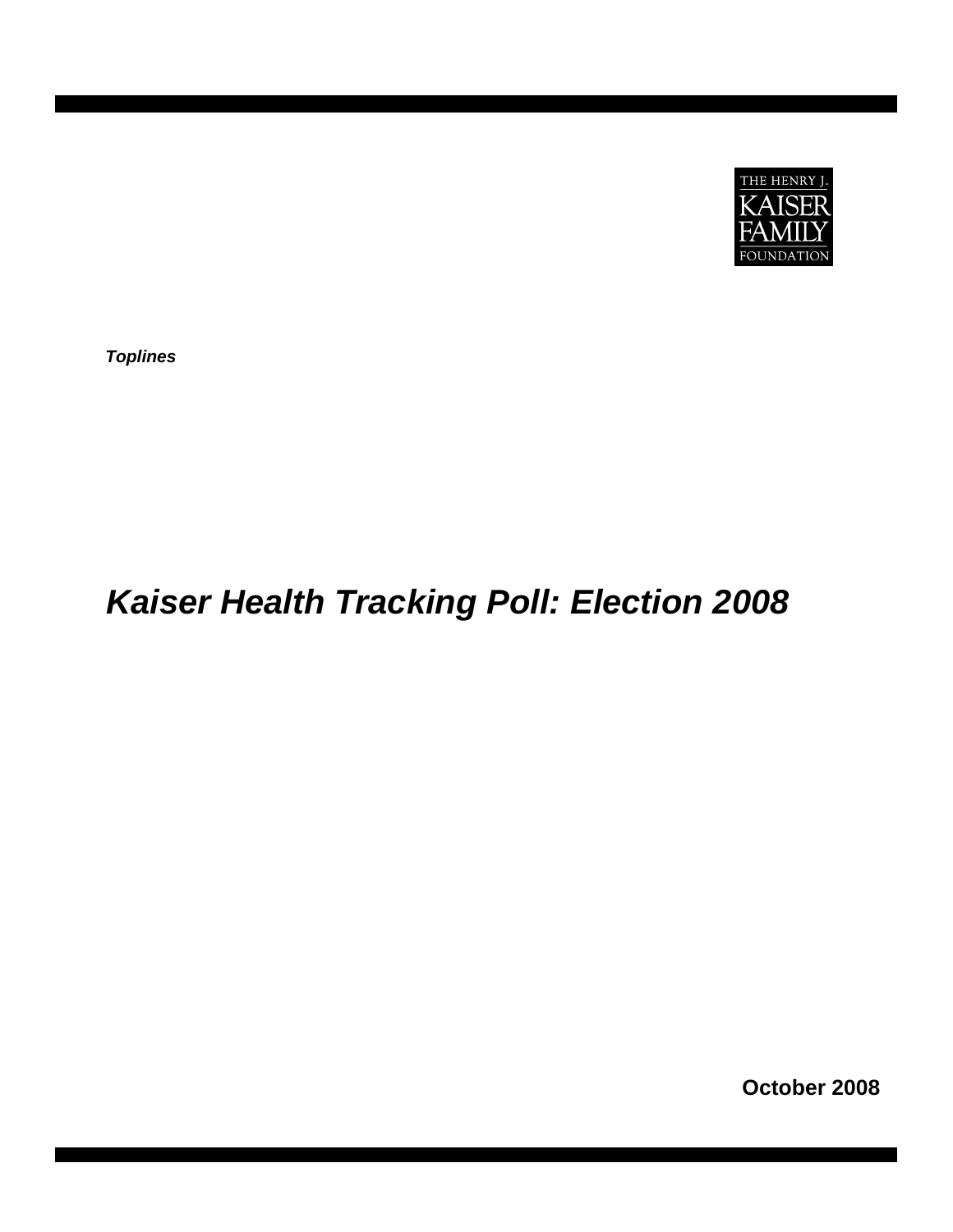# **Methodology**

The *Kaiser Health Tracking Poll: Election 2008* was designed and analyzed by public opinion researchers at the Kaiser Family Foundation led by Mollyann Brodie, Ph.D., including Claudia Deane and Carolina Gutiérrez. The survey was conducted September 8 through September 13, 2008, among a nationally representative random sample of 1,207 adults ages 18 and older, including 1,081 adults who say they are registered to vote. Of these registered voters, there are 321 self-identified Republicans, 397 self-identified Democrats, and 292 self-identified independents. Telephone interviews were carried out in English and Spanish by Princeton Survey Research Associates.

The margin of sampling error for the total sample is plus or minus 3 percentage points and for the sample of registered voters it is plus or minus 4 percentage points; for registered voters who self-identify as Republicans and Democrats it is plus or minus 6 percentage points, and for those who self-identify as independents it is plus or minus 7 percentage points. For results based on subgroups, the margin of sampling error is higher. Note that sampling error is only one of many potential sources of error in this or any other public opinion poll.

Values less than 0.5% are indicated by an asterisk (\*).

"VOL" indicates that a response was volunteered by respondent, not an explicitly offered choice.

Due to rounding, percentages may not add to 100.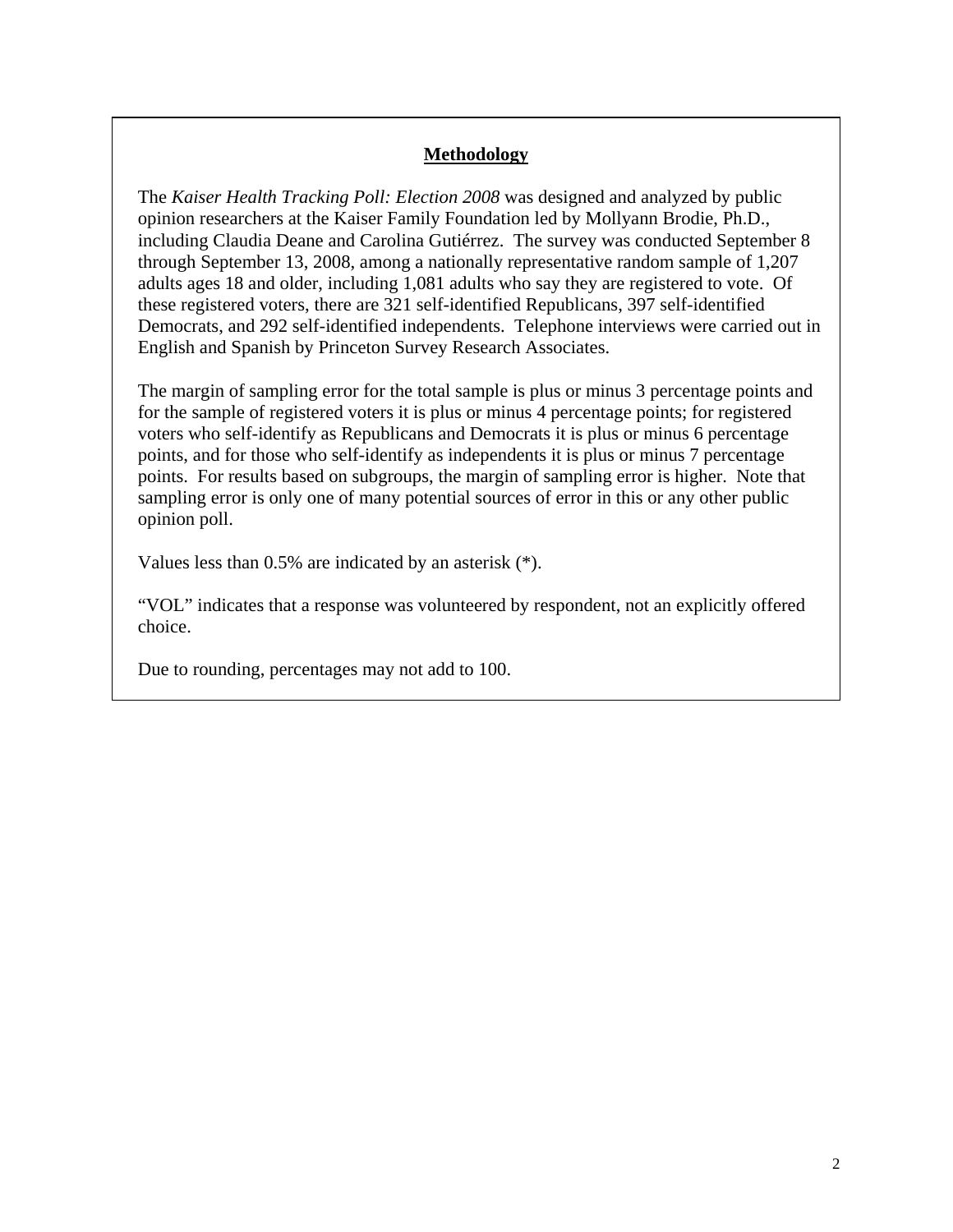1. Thinking about the campaign for the presidential election in 2008, what two issues would you most like to hear the presidential candidates talk about? **IF RESPONDENT GIVES ONE ISSUE PROBE FOR SECOND:** Is there another issue you'd like to hear about? **(OPEN-END)** 

|                         | Total            | Rep                      | Dem                     | Ind                     |                                                        |
|-------------------------|------------------|--------------------------|-------------------------|-------------------------|--------------------------------------------------------|
| <b>Total</b>            | RVs              | RVs                      | RVs                     | RVs                     |                                                        |
| 54                      | 56               | 55                       | 59                      | 54                      | Economic issues (Net)                                  |
| 43                      | 46               | 49                       | 45                      | 47                      | Economy (general)                                      |
| $\,8\,$                 | 7                | $\overline{4}$           | 12                      | 3                       | Jobs                                                   |
| $\mathbf{1}$            | $\mathbf{1}$     | $\overline{\phantom{a}}$ | $\mathbf{1}$            | $- -$                   | Poverty/homelessness                                   |
| 5                       | 5                | 3                        | $\overline{4}$          | $5\overline{)}$         | Other economy mentions                                 |
| 24                      | 25               | 19                       | 31                      | 23                      | Iraq/War in Iraq                                       |
| 20                      | 21               | 11                       | 25                      | 26                      | Health care (Net)                                      |
| 15                      | 16               | $8\,$                    | 19                      | 21                      | Health care (general)                                  |
| 3                       | 3                | $\mathbf{1}$             | 3                       | $\overline{4}$          | The uninsured/access to health care/universal coverage |
| $\mathbf{1}$            | $\mathbf{1}$     | $\mathbf{1}$             | $\mathbf{1}$            | $\mathbf{1}$            | Health care costs                                      |
| $\ast$                  | 1                | $\ast$                   | $\mathbf{1}$            | $\ast$                  | Medicare/Elderly                                       |
| $\mathbf{1}$            | 1                | $\ast$                   | $\mathbf{1}$            | $\mathbf{1}$            | Other health care mentions                             |
| 18                      | 19               | 27                       | 15                      | 19                      | Gas prices/Energy (Net)                                |
| 11                      | 11               | 14                       | 10                      | 10                      | Gas prices                                             |
| $8\,$                   | $\,8\,$          | 14                       | $\sqrt{5}$              | 9                       | Energy issues                                          |
| 8                       | 8                | 19                       | $\boldsymbol{2}$        | 8                       | Terrorism/National security (Net)                      |
| 6                       | $\boldsymbol{7}$ | 15                       | $\overline{c}$          | 6                       | National security                                      |
| $\overline{2}$          | $\mathbf{2}$     | $\overline{4}$           | $\ast$                  | $\mathbf{2}$            | Terrorism/war on terror                                |
| 7                       | 6                | 12                       | $\overline{\mathbf{4}}$ | $\overline{\mathbf{4}}$ | Taxes                                                  |
| 6                       | 4                | 5                        | $\overline{\mathbf{4}}$ | 5                       | Immigration/illegal immigration                        |
| 5                       | 5                | $\overline{\mathbf{4}}$  | 6                       | 5                       | Education/schools                                      |
| $\overline{\mathbf{3}}$ | 3                | 5                        | $\mathbf{1}$            | 5                       | Morality issues (Net)                                  |
| 3                       | 3                | $\overline{4}$           | $\mathbf{1}$            | 5                       | Abortion                                               |
| $\mathbf{1}$            | 1                | 1                        | --                      | $\mathbf{1}$            | Same sex marriage/gay marriage                         |
| $\ast$                  | $\ast$           | 1                        | $\ast$                  | --                      | Other mentions moral issues, values issues             |
| 3                       | 4                | 3                        | 4                       | $\overline{\mathbf{4}}$ | Foreign affairs/not Iraq (Net)                         |
| ∗                       | ∗                | $\ast$                   | $\ast$                  | $\ast$                  | Middle East                                            |
| $\ast$                  | ∗                | --                       | --                      | $\ast$                  | Iran                                                   |
| 3                       | 3                | 3                        | $\overline{4}$          | 3                       | Other foreign affairs mentions                         |
| $\boldsymbol{2}$        | 3                | $\mathbf{3}$             | $\mathbf{1}$            | $\overline{\mathbf{4}}$ | Budget deficit/national debt                           |
| $\overline{2}$          | $\boldsymbol{2}$ | $\boldsymbol{2}$         | $\overline{2}$          | $\boldsymbol{2}$        | Social Security                                        |
| $\overline{2}$          | $\overline{2}$   | $\mathbf{1}$             | $\mathbf{3}$            | $\mathbf{3}$            | Environmental issues/pollution/global warming          |
| $\mathbf{1}$            | $\mathbf{1}$     | $\mathbf{1}$             | $\mathbf{1}$            | $\overline{2}$          | Frustration with government/Corruption (Net)           |
| ∗                       | $\ast$           | --                       |                         | 1                       | Government ethics/scandals/corruption                  |
| ∗                       | $\ast$           | $\ast$                   | $\ast$                  | $\ast$                  | Partisan politics/Party bickering                      |
| 1                       | 1                | 1                        | 1                       | 1                       | Other frustration with government mentions             |
|                         | 1                | ∗                        | $\mathbf{1}$            | $\mathbf{1}$            | Crime/violence                                         |
|                         | 1                | 1                        | ∗                       | 1                       | Stand on issues                                        |
| 1                       | 1                | ∗                        | 1                       | 1                       | Seniors/retirement issues (not Medicare/health care)   |
| ∗                       | ∗                | --                       | ∗                       | 1                       | Personal characteristics                               |
| ∗                       | ∗                | --                       | ∗                       | --                      | Specific candidate/party                               |
| 5                       | 5                | 3                        | 6                       | 6                       | Other                                                  |
| 1                       | $\ast$           | $\ast$                   | ∗                       | ∗                       | Nothing                                                |
| 9                       | 7                | 7                        | 7                       | 6                       | Don't know/Refused                                     |
|                         |                  |                          |                         |                         |                                                        |

*Note: Table will add to more than 100% due to multiple responses.*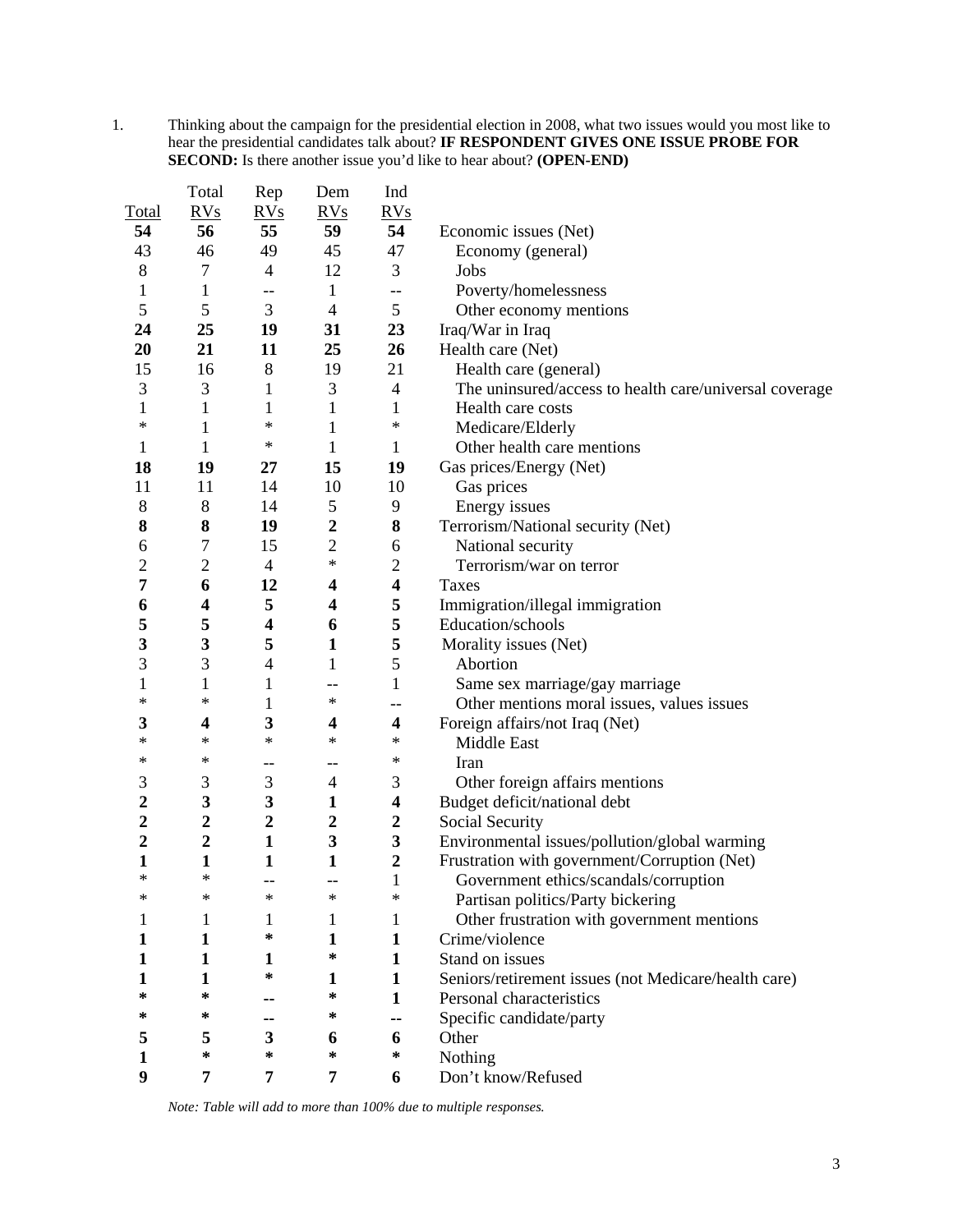2. Now thinking specifically about HEALTH CARE, which ONE of the following health care issues would you most like to hear the presidential candidates talk about? **(READ AND RANDOMIZE 1-5, ACCEPT ONE RESPONSE ONLY)**

|                | Total          | Rep | Dem        | Ind        |                                                             |
|----------------|----------------|-----|------------|------------|-------------------------------------------------------------|
| Total          | <b>RVs</b>     | RVs | <b>RVs</b> | <b>RVs</b> |                                                             |
| 51             | 50             | 52  | 51         | 47         | Making health care and health insurance more affordable     |
| 20             | 20             | 9   | 29         | 19         | Expanding health insurance coverage for the uninsured       |
| 10             | 11             | 17  | 6          | 13         | Improving the quality of care and reducing medical errors   |
| 8              | 8              | 9   | 7          | 10         | Reducing the total amount the country spends on health care |
| 5              | 5              |     | 4          | 4          | Reducing spending on government health programs like        |
|                |                |     |            |            | Medicare and Medicaid                                       |
| $\overline{c}$ | 3              | 2   |            | 4          | None of these (VOL.)                                        |
| $\overline{2}$ | $\overline{c}$ | 3   |            |            | Other issue (VOL.)                                          |
| 2              | 2              |     |            | 2          | (DO NOT READ) Don't know/Refused                            |

## **READ TO ALL**: On a different subject...

3. As a result of recent changes in the economy, have you or your family experienced any of the following problems, or not? (First/Next,) **(READ AND RANDOMIZE)**? **IF YES ASK**: Was this a serious problem, or not?

|                |                                     | Yes,<br>serious<br>problem | Yes, not<br>a serious<br>problem | Not a<br>problem | DK/Ref. |
|----------------|-------------------------------------|----------------------------|----------------------------------|------------------|---------|
| a.             | Problems paying for health care and |                            |                                  |                  |         |
|                | health insurance                    |                            |                                  |                  |         |
|                | <b>Total:</b>                       | 30                         | 10                               | 59               | $\ast$  |
|                | Total RVs:                          | 27                         | 11                               | 62               | $\ast$  |
|                | Republican RVs:                     | 18                         | 8                                | 74               |         |
|                | Democratic RVs:                     | 35                         | 12                               | 52               | $\ast$  |
|                | Independent RVs:                    | 25                         | 10                               | 65               | --      |
| $\mathbf{b}$ . | Problems paying for gas             |                            |                                  |                  |         |
|                | <b>Total:</b>                       | 39                         | 18                               | 42               | $\ast$  |
|                | Total RVs:                          | 37                         | 18                               | 44               | $\ast$  |
|                | Republican RVs:                     | 31                         | 19                               | 49               | $\ast$  |
|                | Democratic RVs:                     | 43                         | 18                               | 39               | $\ast$  |
|                | Independent RVs:                    | 39                         | 16                               | 45               | $\ast$  |
|                |                                     |                            |                                  |                  |         |

*Q.3 continued on next page*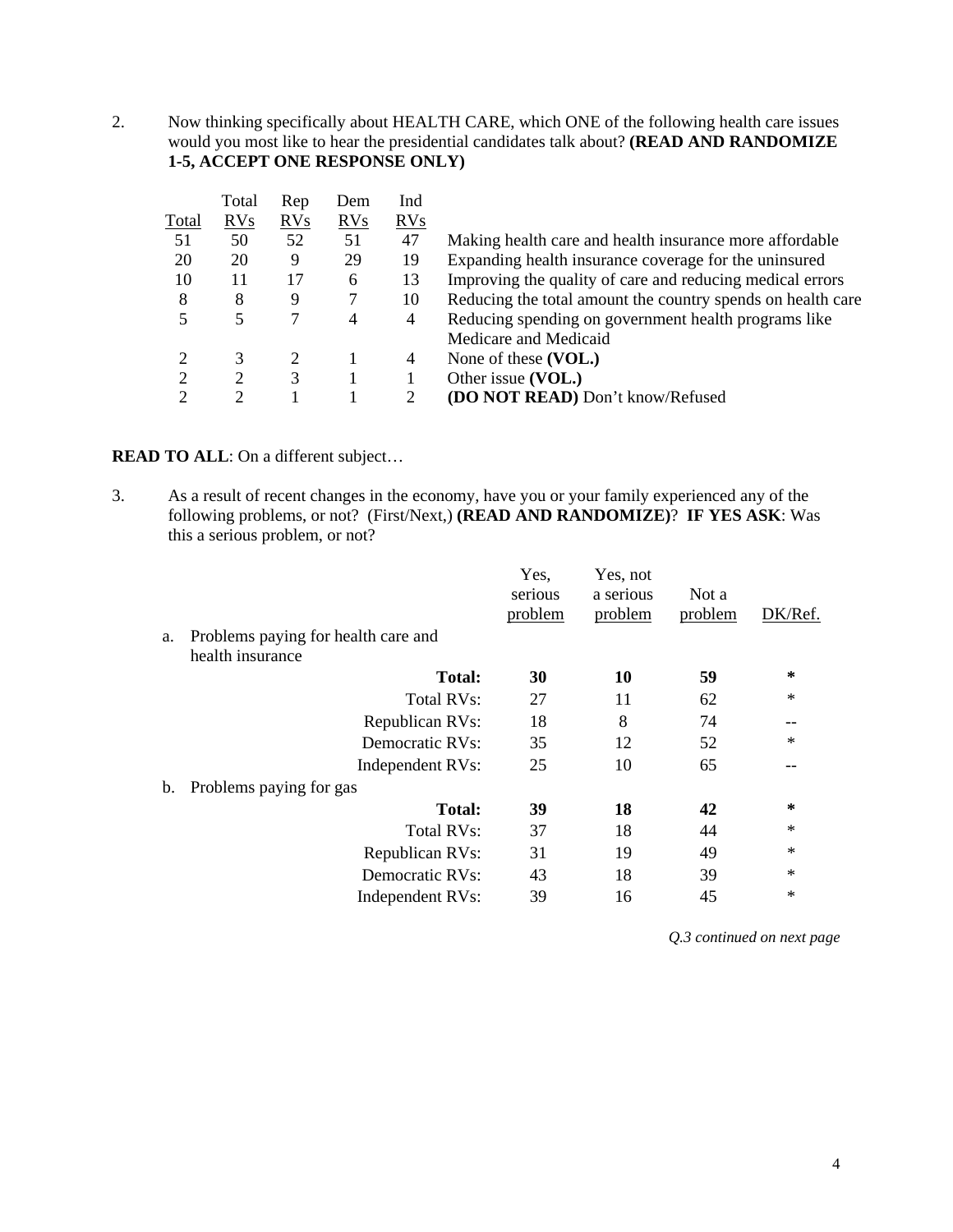#### *Q.3 continued*

3. As a result of recent changes in the economy, have you or your family experienced any of the following problems, or not? (First/Next,) **(READ AND RANDOMIZE)**? **IF YES ASK**: Was this a serious problem, or not?

|             |                                                          | Yes,<br>serious | Yes, not<br>a serious | Not a   |                  |
|-------------|----------------------------------------------------------|-----------------|-----------------------|---------|------------------|
|             |                                                          | problem         | problem               | problem | DK/Ref.          |
| $c_{\cdot}$ | Problems getting a good-paying job or a<br>raise in pay  |                 |                       |         |                  |
|             | <b>Total:</b>                                            | 33              | 11                    | 56      | $\mathbf{1}$     |
|             | <b>Total RVs:</b>                                        | 30              | 11                    | 58      | 1                |
|             | Republican RVs:                                          | 19              | 9                     | 72      | $\ast$           |
|             | Democratic RVs:                                          | 36              | 11                    | 53      | 1                |
|             | Independent RVs:                                         | 33              | 15                    | 51      | 1                |
| d.          | Problems paying your rent or mortgage                    |                 |                       |         |                  |
|             | <b>Total:</b>                                            | 21              | 8                     | 71      | $\ast$           |
|             | <b>Total RVs:</b>                                        | 18              | 8                     | 74      | $\ast$           |
|             | Republican RVs:                                          | 9               | 5                     | 86      | --               |
|             | Democratic RVs:                                          | 25              | 9                     | 65      |                  |
|             | Independent RVs:                                         | 18              | $\tau$                | 75      | $\ast$           |
| e.          | Losing money in the stock market                         |                 |                       |         |                  |
|             | <b>Total:</b>                                            | 19              | 18                    | 62      | $\boldsymbol{2}$ |
|             | <b>Total RVs:</b>                                        | 20              | 20                    | 59      | 1                |
|             | Republican RVs:                                          | 18              | 22                    | 59      | 1                |
|             | Democratic RVs:                                          | 21              | 15                    | 62      | $\overline{c}$   |
|             | Independent RVs:                                         | 20              | 23                    | 57      | $\ast$           |
| f.          | Problems with credit card debt or other<br>personal debt |                 |                       |         |                  |
|             | <b>Total:</b>                                            | 18              | 12                    | 69      | $\mathbf{1}$     |
|             | <b>Total RVs:</b>                                        | 18              | 13                    | 69      | $\mathbf{1}$     |
|             | Republican RVs:                                          | 14              | 10                    | 76      | $\ast$           |
|             | Democratic RVs:                                          | 21              | 15                    | 63      | 1                |
|             | Independent RVs:                                         | 20              | 11                    | 70      |                  |
| g.          | Problems paying for food                                 |                 |                       |         |                  |
|             | <b>Total:</b>                                            | 20              | 16                    | 64      | ∗                |
|             | <b>Total RVs:</b>                                        | 18              | 15                    | 67      | $\ast$           |
|             | Republican RVs:                                          | 12              | 13                    | 74      | 1                |
|             | Democratic RVs:                                          | 23              | 16                    | 61      | $\ast$           |
|             | Independent RVs:                                         | 17              | 16                    | 67      | $-$              |

*Total serious problem to any of these: 63 %*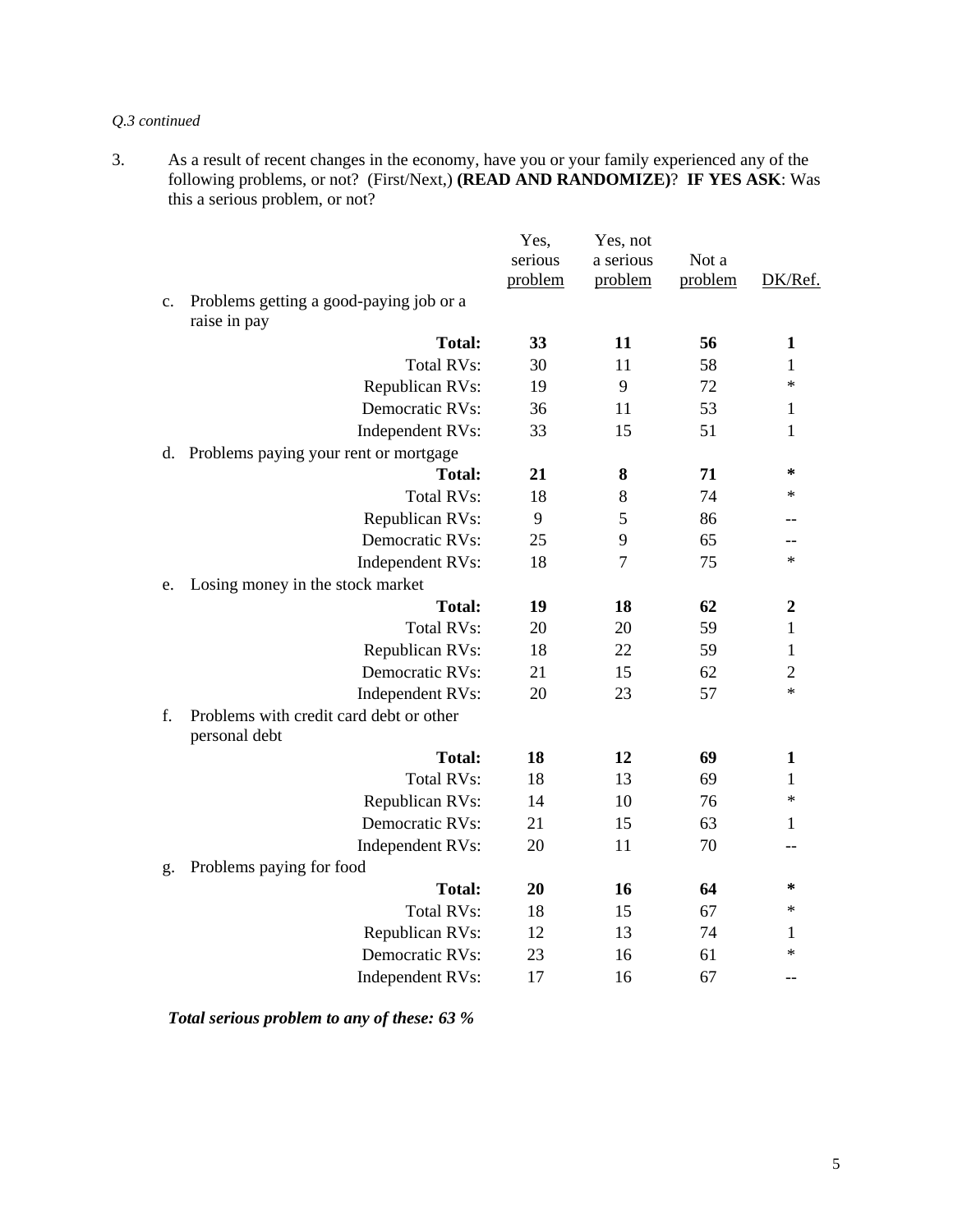**READ TO ALL**: Thinking again about issues in the presidential campaign...

4. Thinking about the candidates for president in 2008, regardless of political party or who you intend to vote for, which candidate BEST represents your own views on health care? **(OPEN END)** 

|        | Total      | Rep        | Dem        | Ind        |                                    |
|--------|------------|------------|------------|------------|------------------------------------|
| Total  | <b>RVs</b> | <b>RVs</b> | <b>RVs</b> | <b>RVs</b> |                                    |
| 45     | 45         | 5          | 80         | 40         | Barack Obama                       |
| 28     | 29         | 72         | 4          | 25         | John McCain                        |
| $\ast$ | $\ast$     | $\ast$     | --         | 1          | Ron Paul                           |
| $\ast$ | *          |            |            | ∗          | <b>Hillary Clinton</b>             |
| $\ast$ | *          |            | ∗          | 1          | Ralph Nader                        |
| $\ast$ | *          |            |            | ∗          | Mitt Romney                        |
| $\ast$ | ∗          |            |            | ∗          | Sarah Palin                        |
| $\ast$ | *          | $\ast$     |            | ∗          | Other candidate                    |
| 1      |            |            | 2          | $\ast$     | Democratic candidate, non-specific |
|        |            |            |            | 1          | Republican candidate, non-specific |
| 6      | 6          | 4          | 4          | 7          | No candidate represents my views   |
| 7      | 7          | 6          | 3          | 11         | Can't name a candidate             |
| 12     |            | 12         | 6          | 13         | Don't know/Refused                 |

5. Which presidential candidate do you think would be more likely to make health care reform a top priority in his administration - John McCain (or) Barack Obama? *(Names rotated)*

|       | Total        | Rep        | Dem            | Ind |                                         |
|-------|--------------|------------|----------------|-----|-----------------------------------------|
| Total | <b>RVs</b>   | <b>RVs</b> | <b>RVs</b>     | RVs |                                         |
| 59    | 59           | 24         | 87             | 56  | Barack Obama                            |
| 22    | 23           | 54         | 4              | 21  | John McCain                             |
|       | 3            | 4          |                | 3   | Both equally (VOL.)                     |
| h     | <sub>6</sub> | 8          | 4              | 10  | Neither (VOL.)                          |
| 10    | 8            |            | $\overline{4}$ | 10  | <b>(DO NOT READ)</b> Don't know/Refused |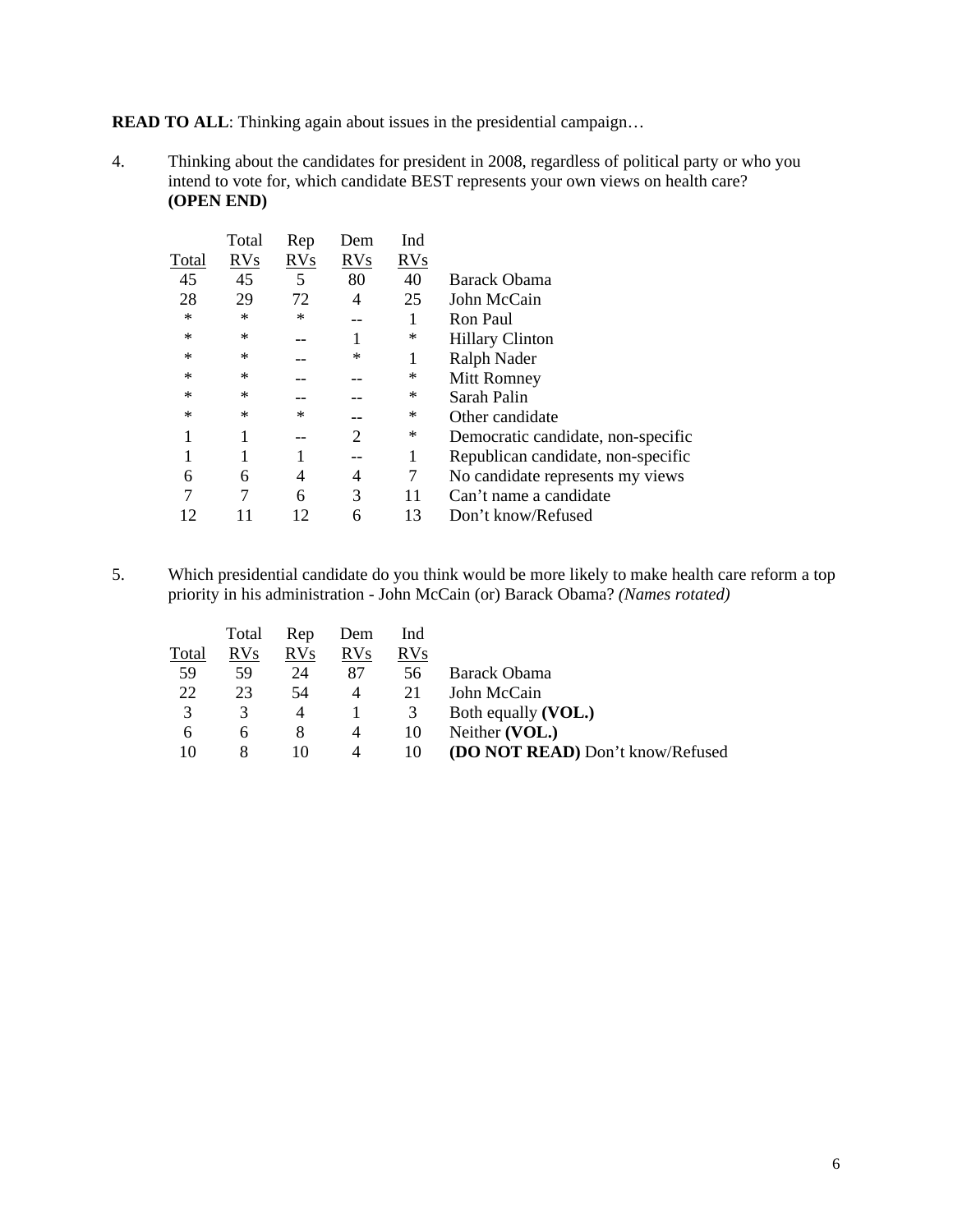|                |                                           | <b>Barack</b> | John           | (VOL.)           | (VOL.)         | DK/  |
|----------------|-------------------------------------------|---------------|----------------|------------------|----------------|------|
|                |                                           | Obama         | McCain         | <b>Both</b>      | Neither        | Ref. |
| a.             | Make health care and health insurance     |               |                |                  |                |      |
|                | more affordable                           |               |                |                  |                |      |
|                | <b>Total:</b>                             | 54            | 23             | $\boldsymbol{2}$ | 6              | 14   |
|                | <b>Total RVs:</b>                         | 55            | 24             | $\overline{2}$   | 6              | 13   |
|                | Republican RVs:                           | 19            | 57             | $\overline{c}$   | 8              | 13   |
|                | Democratic RVs:                           | 85            | $\overline{4}$ | $\overline{c}$   | $\overline{2}$ | 6    |
|                | Independent RVs:                          | 48            | 22             | $\overline{2}$   | 10             | 19   |
| $\mathbf{b}$ . | Make sure that Americans who don't        |               |                |                  |                |      |
|                | currently have health insurance get it    |               |                |                  |                |      |
|                | <b>Total:</b>                             | 61            | 18             | 3                | 6              | 12   |
|                | <b>Total RVs:</b>                         | 61            | 19             | 3                | $\overline{7}$ | 11   |
|                | Republican RVs:                           | 32            | 42             | 4                | $\overline{7}$ | 15   |
|                | Democratic RVs:                           | 86            | 4              | $\overline{2}$   | 3              | 5    |
|                | Independent RVs:                          | 57            | 17             | 3                | 11             | 12   |
| $\mathbf{c}$ . | Lower the total amount the country spends |               |                |                  |                |      |
|                | on health care                            |               |                |                  |                |      |
|                | <b>Total:</b>                             | 38            | 36             | $\boldsymbol{2}$ | 7              | 17   |
|                | <b>Total RVs:</b>                         | 37            | 38             | $\mathbf{1}$     | $\tau$         | 16   |
|                | Republican RVs:                           | 8             | 69             | 1                | 6              | 16   |
|                | Democratic RVs:                           | 65            | 16             | 1                | 5              | 13   |
|                | Independent RVs:                          | 29            | 39             | 3                | 11             | 18   |
| d.             | Lower the federal budget deficit          |               |                |                  |                |      |
|                | <b>Total:</b>                             | 46            | 32             | $\overline{2}$   | 9              | 12   |
|                | <b>Total RVs:</b>                         | 45            | 33             | $\overline{c}$   | 9              | 10   |
|                | Republican RVs:                           | 11            | 69             | $\overline{c}$   | 10             | 9    |
|                | Democratic RVs:                           | 76            | $\overline{7}$ | $\mathbf{1}$     | $\overline{7}$ | 9    |
|                | Independent RVs:                          | 37            | 37             | 3                | 11             | 12   |

6. And which presidential candidate would do more to **(READ AND RANDOMIZE)** - John McCain (or) Barack Obama? *(Names rotated)*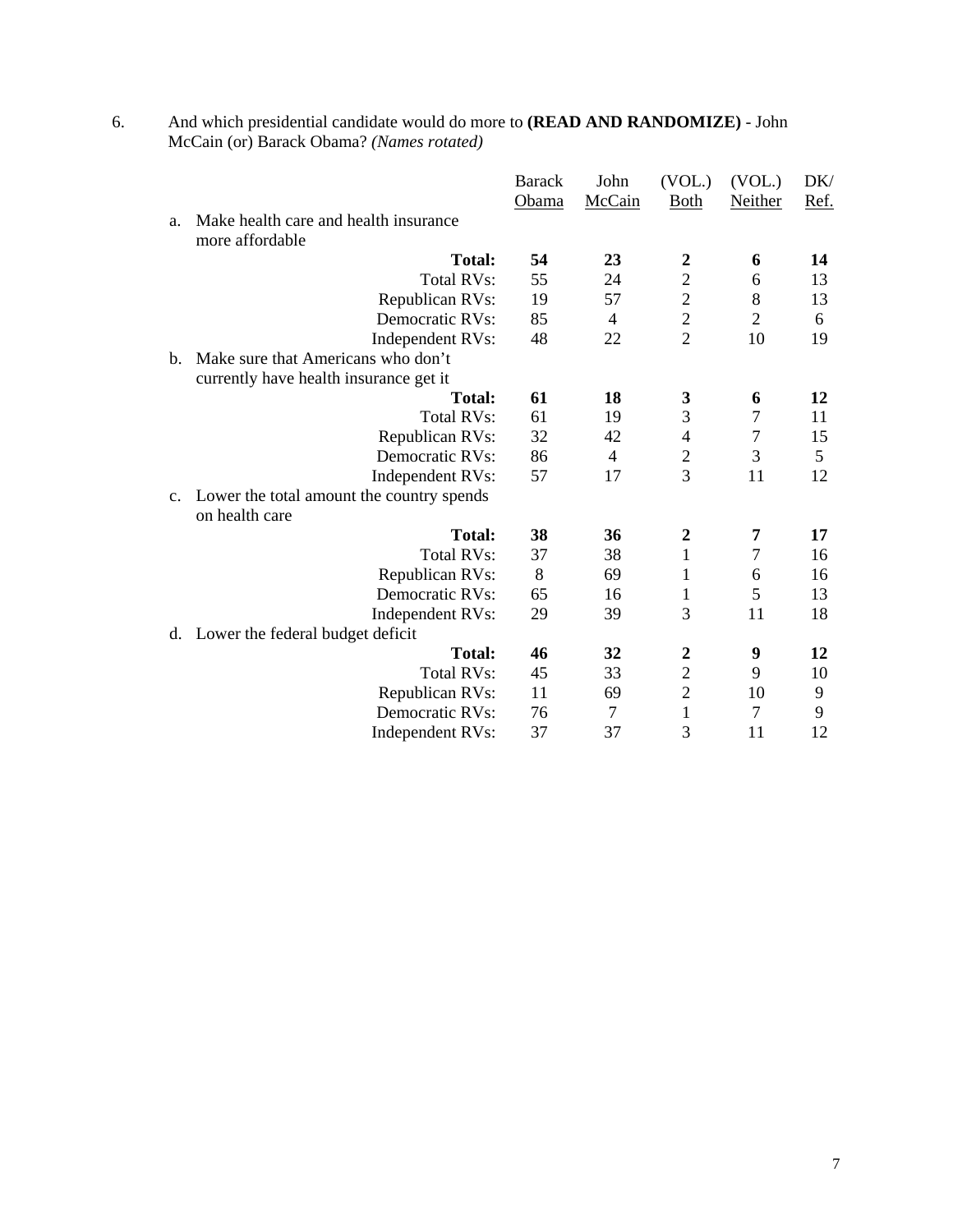7. Based on what you know or have heard, whose health reform plan - John McCain's (or) Barack Obama's - would be better for… **(READ AND RANDOMIZE)**? And whose plan would be better for... **(READ NEXT ITEM)** - John McCain's (or) Barack Obama's? *(Names rotated)*

|    |                            | Obama's | McCain's | (VOL.)           | (VOL.)         | DK/  |
|----|----------------------------|---------|----------|------------------|----------------|------|
|    |                            | plan    | plan     | <b>Both</b>      | Neither        | Ref. |
| a. | Low-income people          |         |          |                  |                |      |
|    | <b>Total:</b>              | 63      | 17       | 1                | 4              | 15   |
|    | <b>Total RVs:</b>          | 64      | 17       | $\mathbf{1}$     | 4              | 14   |
|    | Republican RVs:            | 39      | 37       | $\overline{2}$   | $\overline{4}$ | 19   |
|    | Democratic RVs:            | 84      | 6        | $\mathbf{1}$     | $\overline{2}$ | 8    |
|    | Independent RVs:           | 61      | 16       | $\mathbf{1}$     | 6              | 15   |
| b. | Working families           |         |          |                  |                |      |
|    | <b>Total:</b>              | 52      | 28       | $\mathbf{1}$     | 4              | 15   |
|    | <b>Total RVs:</b>          | 52      | 29       | $\mathbf{1}$     | 4              | 13   |
|    | Republican RVs:            | 15      | 62       | 3                | $\overline{4}$ | 16   |
|    | Democratic RVs:            | 82      | 9        | $\mathbf{1}$     | 1              | 7    |
|    | Independent RVs:           | 49      | 27       | $\mathbf{1}$     | 8              | 16   |
| c. | The uninsured              |         |          |                  |                |      |
|    | <b>Total:</b>              | 60      | 17       | $\mathbf{1}$     | 5              | 17   |
|    | <b>Total RVs:</b>          | 60      | 18       | $\mathfrak{2}$   | 5              | 16   |
|    | Republican RVs:            | 34      | 38       | $\sqrt{2}$       | 6              | 20   |
|    | Democratic RVs:            | 81      | 6        | $\mathbf{1}$     | $\overline{2}$ | 10   |
|    | Independent RVs:           | 56      | 15       | 1                | 9              | 19   |
| d. | Children                   |         |          |                  |                |      |
|    | <b>Total:</b>              | 54      | 22       | $\boldsymbol{2}$ | 5              | 18   |
|    | <b>Total RVs:</b>          | 54      | 23       | $\sqrt{2}$       | 5              | 16   |
|    | Republican RVs:            | 18      | 51       | $\overline{2}$   | 8              | 21   |
|    | Democratic RVs:            | 82      | 6        | $\mathbf{1}$     | $\mathbf{1}$   | 9    |
|    | Independent RVs:           | 50      | 22       | $\overline{2}$   | $\overline{7}$ | 19   |
| e. | The elderly                |         |          |                  |                |      |
|    | <b>Total:</b>              | 47      | 28       | $\boldsymbol{2}$ | 4              | 18   |
|    | <b>Total RVs:</b>          | 48      | 29       | $\overline{c}$   | 5              | 17   |
|    | Republican RVs:            | 14      | 57       | $\mathfrak{Z}$   | 6              | 21   |
|    | Democratic RVs:            | 76      | 9        | $\sqrt{2}$       | $\mathbf{2}$   | 10   |
|    | Independent RVs:           | 44      | 29       | $\overline{2}$   | 6              | 19   |
| f. | Employers                  |         |          |                  |                |      |
|    | <b>Total:</b>              | 31      | 45       | $\mathbf{1}$     | 4              | 18   |
|    | <b>Total RVs:</b>          | 29      | 48       | $\mathbf{1}$     | 5              | 17   |
|    | Republican RVs:            | 10      | 64       | $\mathfrak{2}$   | $\overline{4}$ | 19   |
|    | Democratic RVs:            | 50      | 33       | $\mathbf{1}$     | 3              | 14   |
|    | Independent RVs:           | 20      | 53       | $\overline{2}$   | 8              | 17   |
| g. | Health insurance companies |         |          |                  |                |      |
|    | <b>Total:</b>              | 28      | 44       | 1                | 5              | 22   |
|    | <b>Total RVs:</b>          | 27      | 46       | $\mathbf{1}$     | 5              | 21   |
|    | Republican RVs:            | 14      | 56       | $\mathbf{1}$     | 6              | 23   |
|    | Democratic RVs:            | 41      | 42       | $\mathbf{1}$     | $\mathfrak{Z}$ | 13   |
|    | Independent RVs:           | 22      | 43       | $\mathbf{1}$     | 8              | 26   |
|    |                            |         |          |                  |                |      |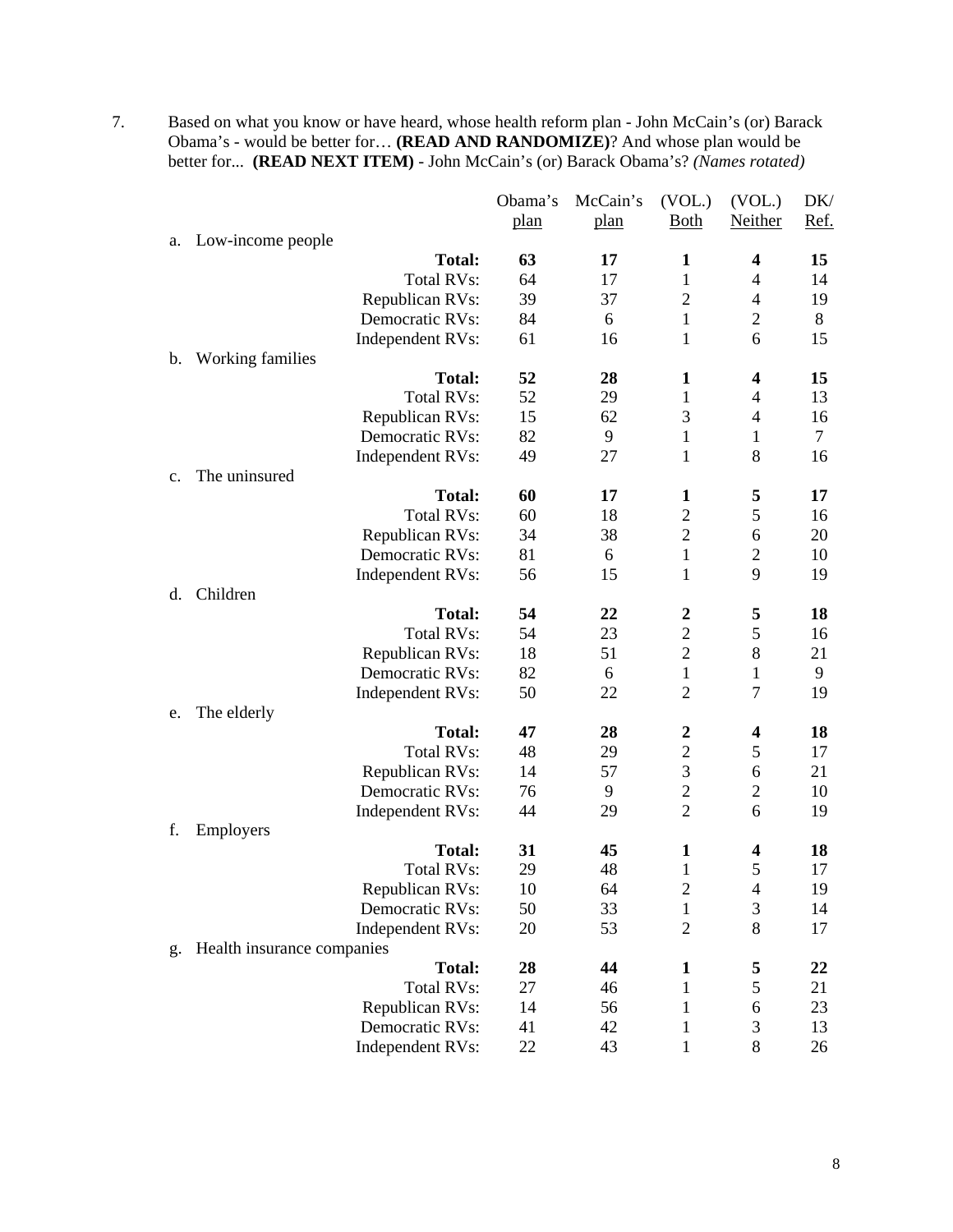8. I'm going to read you some different ways to increase the number of Americans covered by health insurance. As I read each one, please tell me whether you would favor it or oppose it. Here's the (first/next) one – (**INSERT & RANDOMIZE**). Do you favor or oppose this?

|                                                                     | <b>Favor</b> | Oppose | DK/Ref.                    |
|---------------------------------------------------------------------|--------------|--------|----------------------------|
| a. Requiring employers to either offer health insurance to their    |              |        |                            |
| workers or pay money into a government pool that provides           |              |        |                            |
| coverage for those who aren't covered                               |              |        |                            |
| <b>Total:</b>                                                       | 65           | 29     | 6                          |
| <b>Total RVs:</b>                                                   | 63           | 31     | 6                          |
| Republican RVs:                                                     | 51           | 43     | 6                          |
| Democratic RVs:                                                     | 74           | 21     | 6                          |
| Independent RVs:                                                    | 64           | 32     | 5                          |
| b. Offering tax credits to help people buy private health insurance |              |        |                            |
| <b>Total:</b>                                                       | 65           | 27     | 8                          |
| <b>Total RVs:</b>                                                   | 65           | 28     | $\overline{7}$             |
| Republican RVs:                                                     | 68           | 23     | 9                          |
| Democratic RVs:                                                     | 61           | 31     | 8                          |
| Independent RVs:                                                    | 70           | 28     | $\overline{3}$             |
| c. Expanding Medicare to cover people between the ages of 55 and    |              |        |                            |
| 64 who do not have health insurance                                 |              |        |                            |
| <b>Total:</b>                                                       | 70           | 24     | 5                          |
| <b>Total RVs:</b>                                                   | 68           | 27     |                            |
| Republican RVs:                                                     | 51           | 44     | $rac{6}{5}$<br>$rac{3}{7}$ |
| Democratic RVs:                                                     | 81           | 15     |                            |
| Independent RVs:                                                    | 65           | 29     |                            |
| d. Expanding state government programs for low-income people,       |              |        |                            |
| such as Medicaid and the Children's Health Insurance Program,       |              |        |                            |
| to provide coverage for people without health insurance             |              |        |                            |
| <b>Total:</b>                                                       | 72           | 21     | 6                          |
| <b>Total RVs:</b>                                                   | 70           | 24     | 6                          |
| Republican RVs:                                                     | 51           | 40     | 9                          |
| Democratic RVs:                                                     | 84           | 11     | $\overline{4}$             |
| Independent RVs:                                                    | 71           | 23     | 6                          |
| e. Requiring all Americans to have health insurance, either from    |              |        |                            |
| their employer or from another source, with tax credits or other    |              |        |                            |
| aid to help lower and middle income people pay for it               |              |        |                            |
| <b>Total:</b>                                                       | 60           | 34     | 6                          |
| <b>Total RVs:</b>                                                   | 58           | 36     | $\overline{7}$             |
| Republican RVs:                                                     | 42           | 51     | $\overline{7}$             |
| Democratic RVs:                                                     | 69           | 25     | 6                          |
| Independent RVs:                                                    | 59           | 35     | $\overline{7}$             |
|                                                                     |              |        |                            |

*Q.8 continued on next page*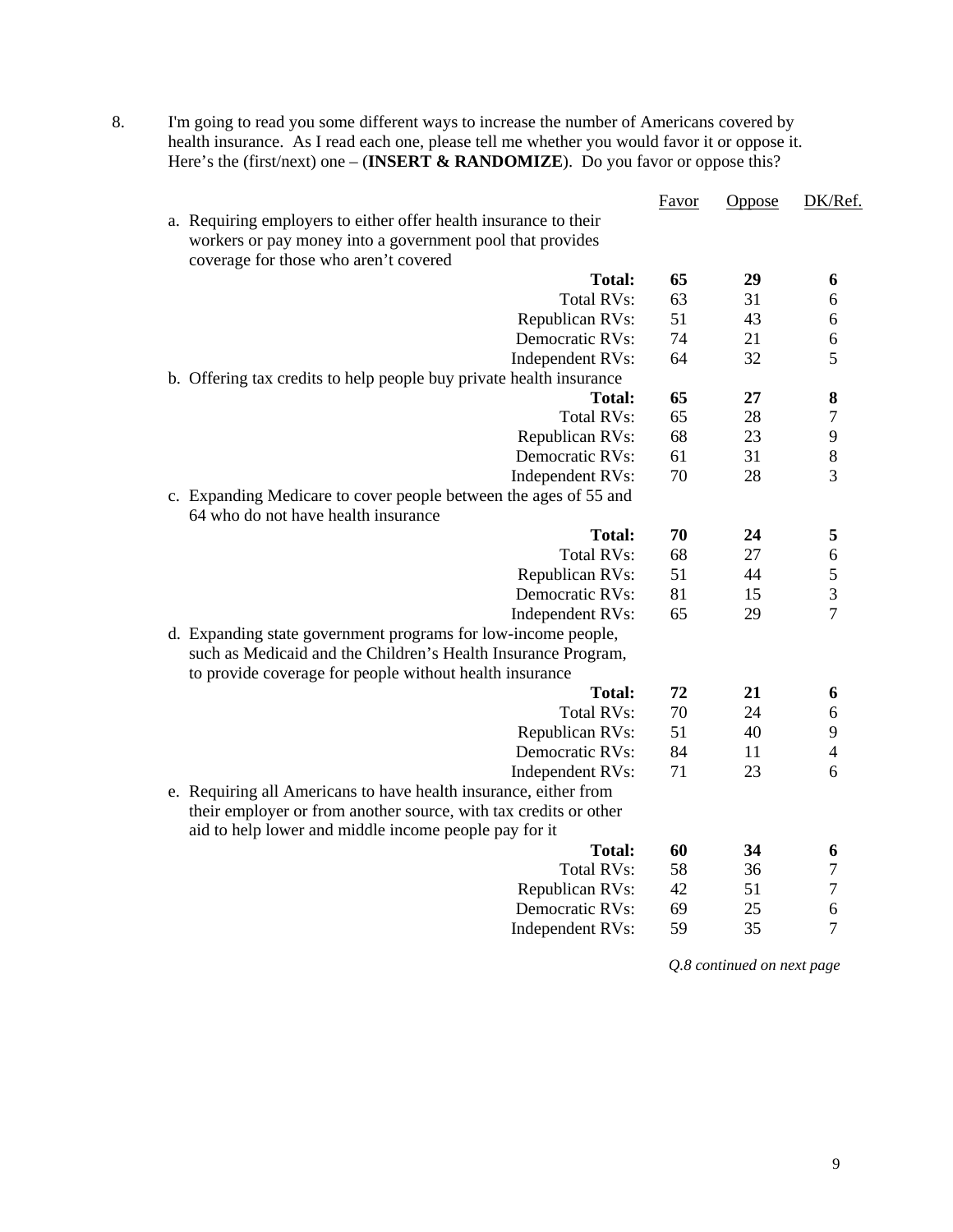#### *Q.8 continued*

8. I'm going to read you some different ways to increase the number of Americans covered by health insurance. As I read each one, please tell me whether you would favor it or oppose it. Here's the (first/next) one – **(INSERT & RANDOMIZE**). Do you favor or oppose this?

|                                                                       | <b>Favor</b> | Oppose | DK/Ref.        |
|-----------------------------------------------------------------------|--------------|--------|----------------|
| f. Offering tax breaks or other incentives to businesses that provide |              |        |                |
| health insurance for their employees                                  |              |        |                |
| Total:                                                                | 79           | 16     |                |
| Total RVs:                                                            | 80           | 17     | 4              |
| Republican RVs:                                                       | 82           | 13     | 5              |
| Democratic RVs:                                                       | 80           | 16     | 4              |
| Independent RVs:                                                      | 79           | 19     | $\overline{2}$ |
| g. Having a national health plan, financed by taxpayers, in which     |              |        |                |
| all Americans would get their insurance from a single                 |              |        |                |
| government plan                                                       |              |        |                |
| Total:                                                                | 44           | 48     | 8              |
| Total RVs:                                                            | 41           | 51     | 8              |
| Republican RVs:                                                       | 18           | 75     | 7              |
| Democratic RVs:                                                       | 58           | 33     | 9              |
| Independent RVs:                                                      | 35           | 58     | 6              |
|                                                                       |              |        |                |

#### 9. Of those options you just said you favored, which ONE do you MOST prefer? Is it…**(READ)**?

| Total | Total<br><b>RVs</b> | Rep<br>RVs | Dem<br>RVs | Ind<br>RVs     |                                                                                                                      |
|-------|---------------------|------------|------------|----------------|----------------------------------------------------------------------------------------------------------------------|
| 15    | 15                  | 13         | 15         | 18             | Requiring employers to either offer health insurance or pay money into a<br>government pool                          |
| 15    | 15                  | 4          | 20         | 18             | Having all Americans get their insurance from a single government plan                                               |
| 14    | 13                  | 11         | 15         | 10             | Expanding Medicare to those uninsured who are aged 55 to 64                                                          |
| 14    | 15                  | 25         | 10         | 14             | Offering tax breaks to businesses that do offer health insurance                                                     |
| 14    | 14                  | 10         | 15         | 15             | Requiring all Americans to have health insurance, with tax credits or<br>other aid to help those who can't afford it |
| 12    | 13                  | 24         | 7          | 12             | Offering tax credits to help people buy private health insurance                                                     |
| 11    | 11                  | 7          | 16         | 9              | Expanding state government programs for low-income people                                                            |
|       | $\ast$              |            | $\ast$     | $\ast$         | None of these (VOL.)                                                                                                 |
| 2     | 2                   | 3          | $\ast$     | $\overline{2}$ | None favored                                                                                                         |
| 3     | 3                   | 2          | 3          | 2              | (DO NOT READ) Don't know/Refused                                                                                     |

 1 This category includes respondents who did not favor any option in question 8.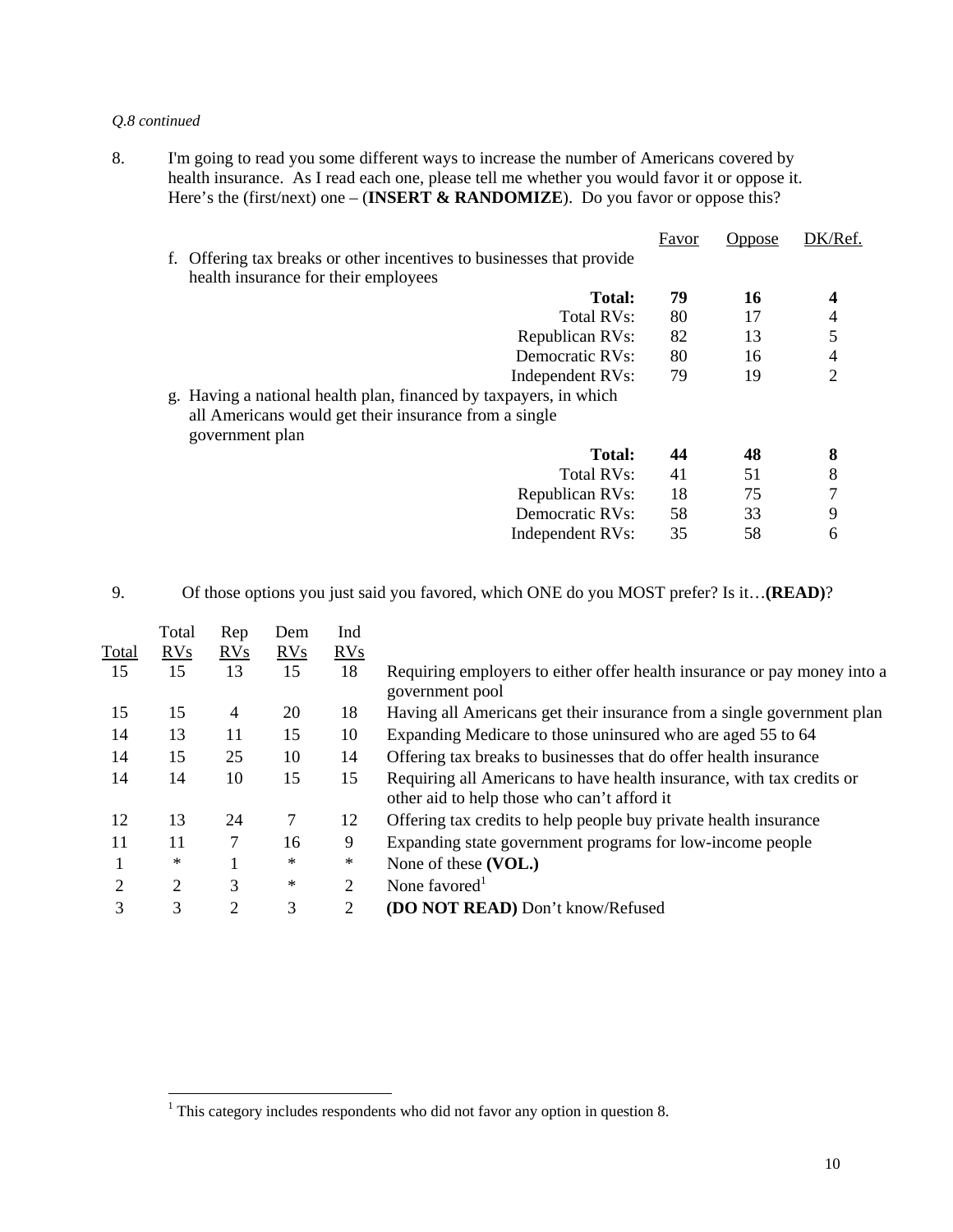10. Generally speaking, do you favor or oppose the federal government doing more to help provide health insurance for more Americans?

|       |                 | Total Rep Dem   |                 | lnd        |                                         |
|-------|-----------------|-----------------|-----------------|------------|-----------------------------------------|
| Total | RV <sub>S</sub> | RV <sub>s</sub> | <b>RVs</b>      | <b>RVs</b> |                                         |
| 75    | 72              | 47              | 91.             |            | 72 Yes, favor doing more                |
| 21    | 24              | 46              | $7\overline{)}$ |            | 24 No. oppose                           |
|       |                 |                 | $\sim$ 2        | 4          | <b>(DO NOT READ)</b> Don't know/Refused |

11. Which would you prefer – the current health insurance system in the United States, in which most people get their health insurance from private employers, but some people have no insurance; (or) a universal health insurance program, in which everyone is covered under a program like Medicare that's run by the government and financed by taxpayers? *(Options rotated)*

|       |                    |           | Total Rep Dem Ind |            |                                      |
|-------|--------------------|-----------|-------------------|------------|--------------------------------------|
| Total | <u>RVs</u> RVs RVs |           |                   | <b>RVs</b> |                                      |
| 41    | 42                 |           |                   |            | 72 24 41 Current system              |
| 49    | 48.                | 17        | 67 —              |            | 50 Universal health insurance        |
| -10   | 10                 | $\Box$ 11 |                   |            | 9 9 (DO NOT READ) Don't know/Refused |

12. Do you think a universal health insurance system would make **(INSERT & RANDOMIZE)** better, worse or would it stay about the same?

|    |                                                      | <b>Better</b>  | <b>Worse</b> | <b>Same</b> | DK/Ref.        |
|----|------------------------------------------------------|----------------|--------------|-------------|----------------|
| a. | The quality of your own health care                  |                |              |             |                |
|    | <b>Total:</b>                                        | 25             | 31           | 38          | 6              |
|    | <b>Total RVs:</b>                                    | 21             | 34           | 39          | 6              |
|    | Republican RVs:                                      | 6              | 63           | 25          | 6              |
|    | Democratic RVs:                                      | 31             | 13           | 49          | 7              |
|    | Independent RVs:                                     | 22             | 37           | 36          | 4              |
|    | b. The availability of health care treatments to you |                |              |             |                |
|    | and your family                                      |                |              |             |                |
|    | <b>Total:</b>                                        | 29             | 31           | 35          | 5              |
|    | <b>Total RVs:</b>                                    | 25             | 34           | 36          | 5              |
|    | Republican RVs:                                      | $\overline{7}$ | 61           | 27          | 5              |
|    | Democratic RVs:                                      | 36             | 13           | 47          | 5              |
|    | Independent RVs:                                     | 25             | 41           | 30          | $\overline{4}$ |
|    | c. The cost of health care for you and your family   |                |              |             |                |
|    | <b>Total:</b>                                        | 33             | 25           | 33          | 9              |
|    | <b>Total RVs:</b>                                    | 32             | 28           | 31          | 9              |
|    | Republican RVs:                                      | 16             | 49           | 26          | 9              |
|    | Democratic RVs:                                      | 43             | 11           | 38          | 9              |
|    | Independent RVs:                                     | 32             | 31           | 27          | 9              |
|    | d. Your choice of doctors and hospitals              |                |              |             |                |
|    | <b>Total:</b>                                        | 21             | 34           | 39          | 6              |
|    | <b>Total RVs:</b>                                    | 20             | 37           | 38          | 5              |
|    | Republican RVs:                                      | $\tau$         | 63           | 25          | 5              |
|    | Democratic RVs:                                      | 28             | 16           | 49          | 6              |
|    | Independent RVs:                                     | 19             | 42           | 35          | 3              |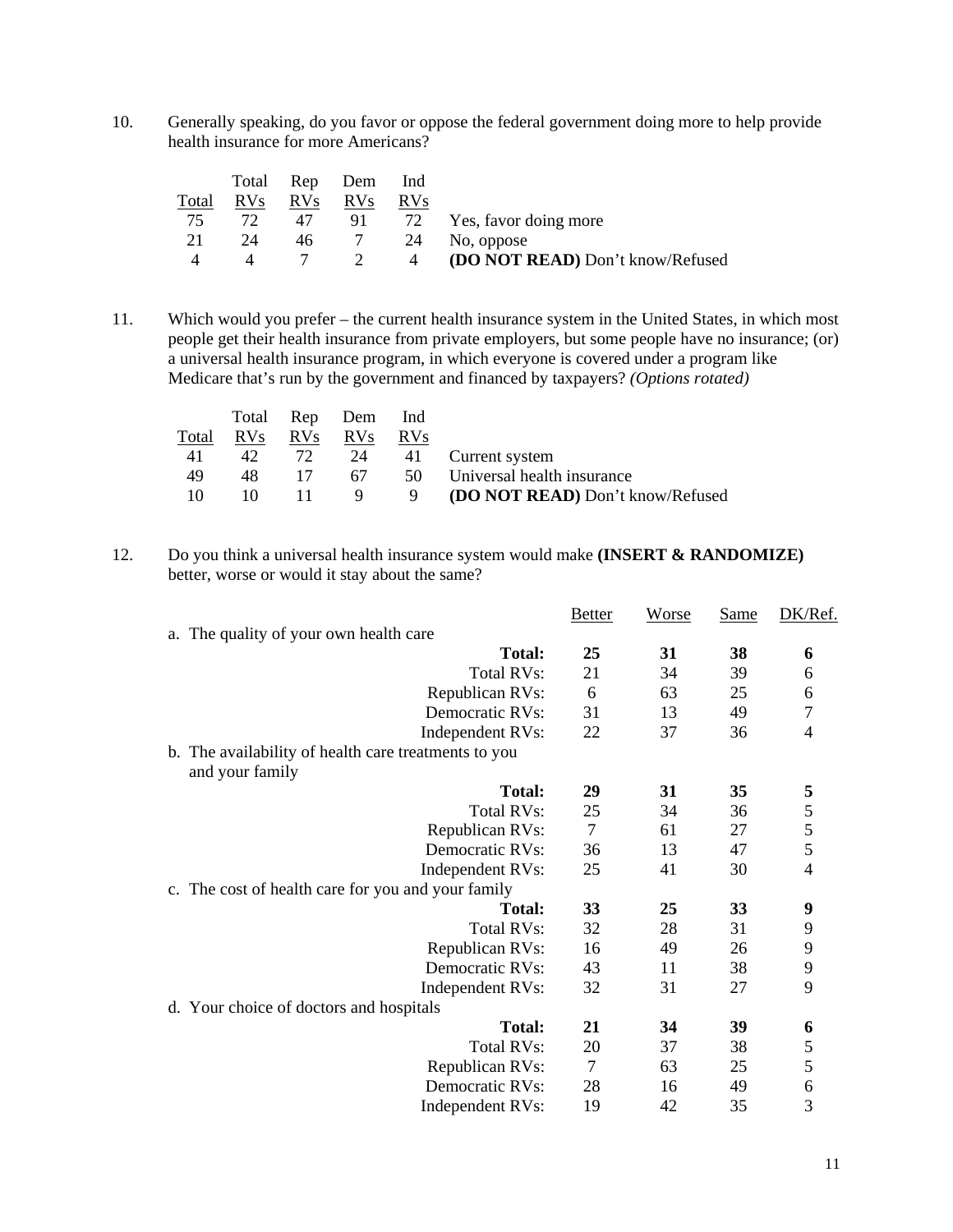#### 13. Would you support or oppose a universal health insurance program if it **(INSERT & RANDOMIZE)**?

#### *Based on those who prefer universal health insurance*

|                                                          | <b>Support</b> | <u>Oppose</u> | DK/Ref.                                    |
|----------------------------------------------------------|----------------|---------------|--------------------------------------------|
| a. Limited your own choice of doctors                    |                |               |                                            |
| Total $(n=553)$ :                                        | 39             | 57            | $\boldsymbol{4}$                           |
| Total RVs $(n=491)$ :                                    | 39             | 57            | 4                                          |
| Republican RVs $(n=53)$ :                                | 33             | 63            |                                            |
| Democratic RVs $(n=273)$ :                               | 42             | 54            | $\begin{array}{c} 4 \\ 5 \\ 2 \end{array}$ |
| Independent RVs $(n=135)$ :                              | 37             | 61            |                                            |
| b. Meant there were waiting lists for some non-emergency |                |               |                                            |
| treatments                                               |                |               |                                            |
| <b>Total:</b>                                            | 51             | 44            | 4                                          |
| <b>Total RVs:</b>                                        | 53             | 42            |                                            |
| Republican RVs:                                          | 48             | 47            | $\frac{5}{5}$<br>$\frac{5}{5}$             |
| Democratic RVs:                                          | 54             | 41            |                                            |
| Independent RVs:                                         | 53             | 42            |                                            |
| c. Meant you'd have to pay more, either in higher health |                |               |                                            |
| insurance premiums or higher taxes                       |                |               |                                            |
| <b>Total:</b>                                            | 42             | 53            | 5                                          |
| <b>Total RVs:</b>                                        | 45             | 51            | 4                                          |
| Republican RVs:                                          | 28             | 68            | $\overline{\mathcal{A}}$                   |
| Democratic RVs:                                          | 48             | 46            | $\frac{6}{2}$                              |
| Independent RVs:                                         | 41             | 57            |                                            |
| d. Meant that some medical treatments that are currently |                |               |                                            |
| covered by insurance are no longer covered               |                |               |                                            |
| <b>Total:</b>                                            | 25             | 67            | 7                                          |
| <b>Total RVs:</b>                                        | 26             | 67            | $\boldsymbol{7}$                           |
| Republican RVs:                                          | 33             | 65            | $\mathbf{1}$                               |
| Democratic RVs:                                          | 26             | 69            | 5                                          |
| Independent RVs:                                         | 27             | 63            | 10                                         |

- 11. Which would you prefer the current health insurance system in the United States (or) a universal health insurance program?
- 13a. Would you support or oppose a universal health insurance program if it limited your own choice of doctors?

|               | Total      | Rep        | Dem        | Ind        |                                              |
|---------------|------------|------------|------------|------------|----------------------------------------------|
| Total         | <b>RVs</b> | <b>RVs</b> | <b>RVs</b> | <b>RVs</b> |                                              |
| 49            | 48         | 17         | 67         | 50         | Prefer universal health insurance program    |
| 19            | 19         | 6          | 28         | 19         | Support even if it limited choice of doctors |
| 28            | 27         | 11         | 36         | 30         | Oppose if it limited choice of doctors       |
| $\mathcal{D}$ |            |            | 3          |            | DK/Ref.                                      |
| 41            | 42         | 72.        | 24         | 41         | Prefer current health insurance system       |
| 10            | 10         |            | 9          | Q          | Don't know/Refused                           |
|               |            |            |            |            |                                              |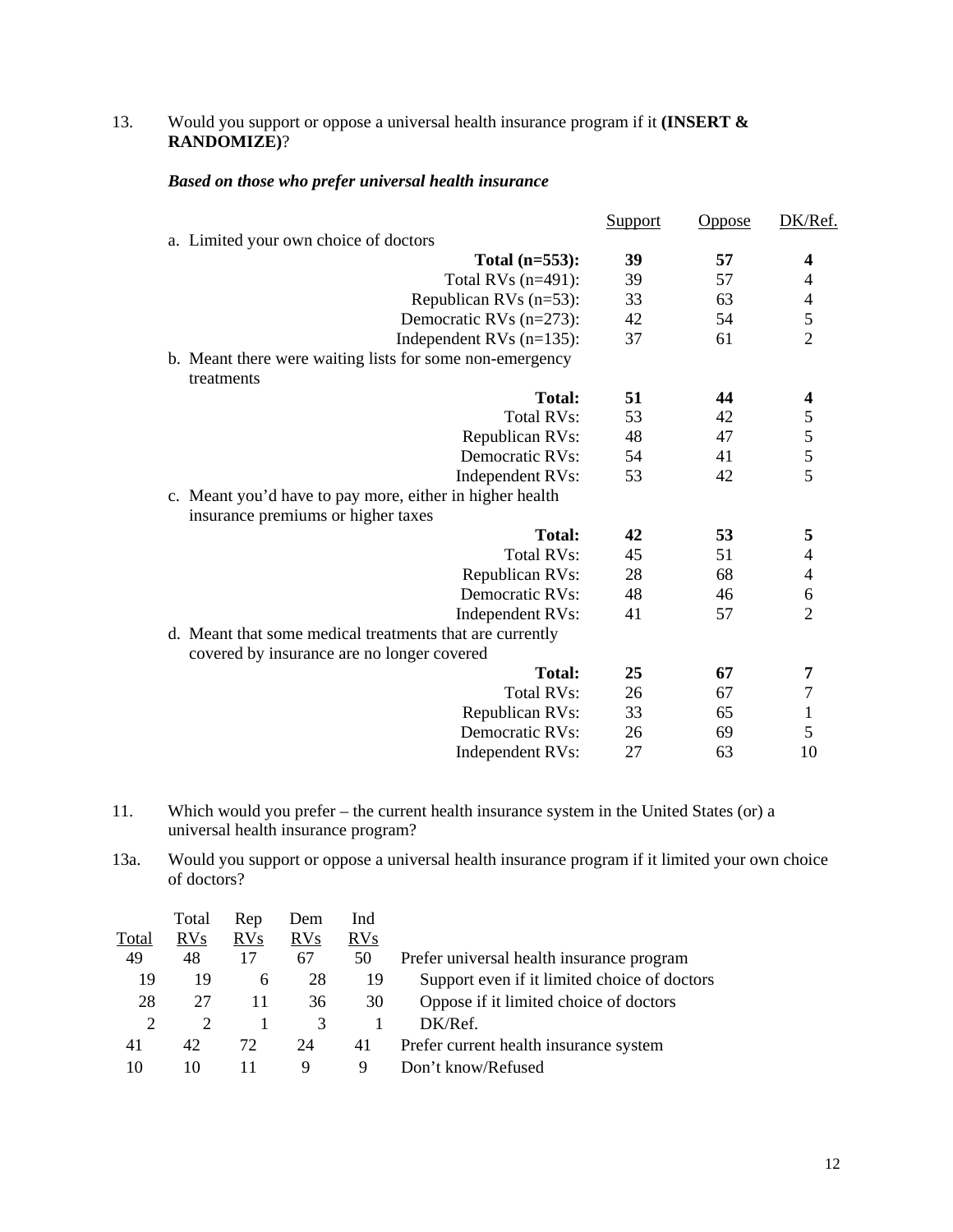- 11. Which would you prefer the current health insurance system in the United States (or) a universal health insurance program?
- 13b. Would you support or oppose a universal health insurance program if it meant there were waiting lists for some non-emergency treatments?

|              | Total | Rep | Dem | Ind |                                                                                         |
|--------------|-------|-----|-----|-----|-----------------------------------------------------------------------------------------|
| <b>Total</b> | RVs   | RVs | RVs | RVs |                                                                                         |
| 49           | 48    | 17  | 67  | 50  | Prefer universal health insurance program                                               |
| 25           | 25    | 8   | 37  | 27  | Support even if it meant there were waiting lists for some non-<br>emergency treatments |
| 21           | 20    | 8   | 27  | 21  | Oppose if it meant there were waiting lists for some non-<br>emergency treatments       |
| 2            | 2     |     | 3   | 2   | DK/Ref.                                                                                 |
| 41           | 42    | 72  | 24  | 41  | Prefer current health insurance system                                                  |
| 10           | 10    | 11  | 9   | 9   | Don't know/Refused                                                                      |

11. Which would you prefer – the current health insurance system in the United States (or) a universal health insurance program?

13c. Would you support or oppose a universal health insurance program if it meant you'd have to pay more, either in higher health insurance premiums or higher taxes?

|       | Total      | Rep            | Dem        | Ind        |                                                 |
|-------|------------|----------------|------------|------------|-------------------------------------------------|
| Total | <b>RVs</b> | <b>RVs</b>     | <b>RVs</b> | <b>RVs</b> |                                                 |
| 49    | 48         | 17             | 67         | 50         | Prefer universal health insurance program       |
| 20    | 21         | $\overline{5}$ | 32         | 20         | Support even if it meant you'd have to pay more |
| 26    | 24         | 12             | 31         | 29         | Oppose if it meant you'd have to pay more       |
| 2     |            |                | 4          |            | DK/Ref.                                         |
| 41    | 42         | 72             | 24         | 41         | Prefer current health insurance system          |
| 10    | 10         |                | Q          | 9          | Don't know/Refused                              |

11. Which would you prefer – the current health insurance system in the United States (or) a universal health insurance program?

13d. Would you support or oppose a universal health insurance program if it meant that some medical treatments that are currently covered by insurance are no longer covered?

| Total | Rep    | Dem | Ind |                                                                           |
|-------|--------|-----|-----|---------------------------------------------------------------------------|
| RVs   | RVs    | RVs | RVs |                                                                           |
| 48    | 17     | 67  | 50  | Prefer universal health insurance program                                 |
| 13    | 6      | 17  | 14  | Support even if it meant some medical treatments are no longer<br>covered |
| 32    | 11     | 47  | 31  | Oppose if it meant some medical treatments are no longer covered          |
| 3     | $\ast$ | 3   | 5   | DK/Ref.                                                                   |
| 42    | 72     | 24  | 41  | Prefer current health insurance system                                    |
| 10    | 11     | 9   | 9   | Don't know/Refused                                                        |
|       |        |     |     |                                                                           |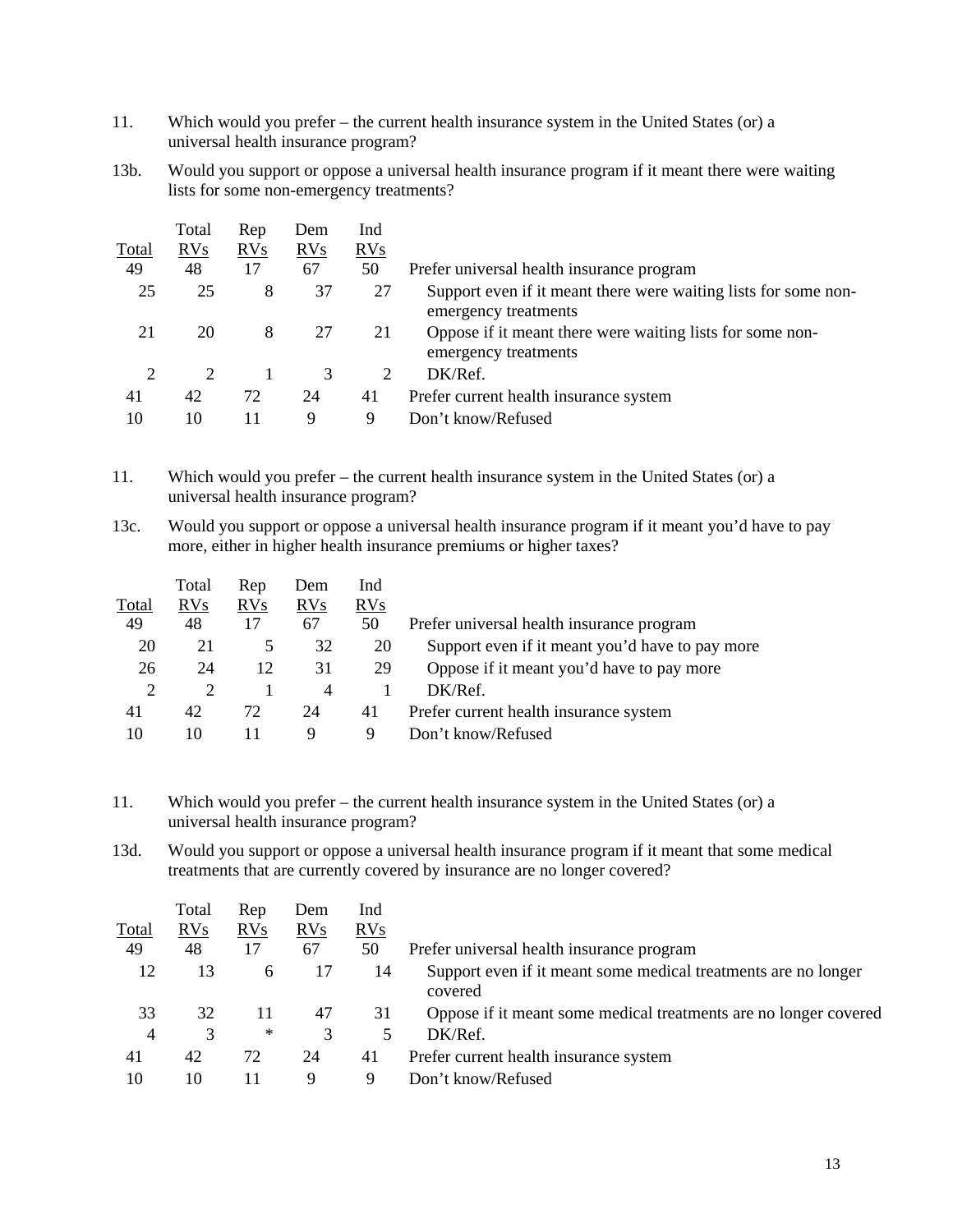**READ TO ALL:** Now on a different subject...

14. How closely did you follow news about Hurricane Gustav, the recent storm which led to the evacuation of New Orleans --very closely, somewhat closely, not too closely, or not at all?

|        | Total      |                                  |
|--------|------------|----------------------------------|
| Total  | <b>RVs</b> |                                  |
| 35     | 37         | Very closely                     |
| 37     | 38         | Somewhat closely                 |
| 18     | 18         | Not too closely                  |
| 10     | 8          | Not at all closely               |
| $\ast$ | $\ast$     | (DO NOT READ) Don't know/Refused |

15. Compared to the way they handled Hurricane Katrina three years ago, would you say the **(INSERT & RANDOMIZE)** seems/seem (more prepared) to handle a major hurricane now, (less prepared) or about the same? How about the **(INSERT NEXT ITEM)**? **(ROTATE RESPONSE OPTIONS) READ IF NECESSARY:** (more prepared), (less prepared) or about the same?

#### *Based on those who followed news about Hurricane Gustav*

| More     | Less     | About    | DK/  |
|----------|----------|----------|------|
| prepared | prepared | the same | Ref. |
|          |          |          |      |
| 80       | 3        | 11       | 6    |
| 81       | 3        | 11       | 6    |
|          |          |          |      |
| 80       | 2        | 11       | 7    |
| 81       | 2        | 10       |      |
|          |          |          |      |
| 73       |          | 18       | 5    |
| 75       | 3        | 17       |      |
|          |          |          |      |
| 81       | 3        | 12       |      |
| 83       | 2        |          | 3    |
|          |          |          |      |

16. Thinking back to Hurricane Katrina in 2005, which of the following statements comes closer to your view? **READ AND ROTATE OPTIONS 1 AND 2**

|                | Total      |                                                                                 |
|----------------|------------|---------------------------------------------------------------------------------|
| Total          | <b>RVs</b> |                                                                                 |
| 79             | 79         | The country learned a lesson from Katrina and is much better prepared for       |
|                |            | natural disasters and other emergencies than it was then                        |
| 17             | 17         | The country did not learn a lesson from Katrina and is just as vulnerable as it |
|                |            | was then to the effects of natural disasters and other emergencies              |
| $\overline{4}$ |            | <b>(DO NOT READ)</b> Don't know/Refused                                         |
|                |            |                                                                                 |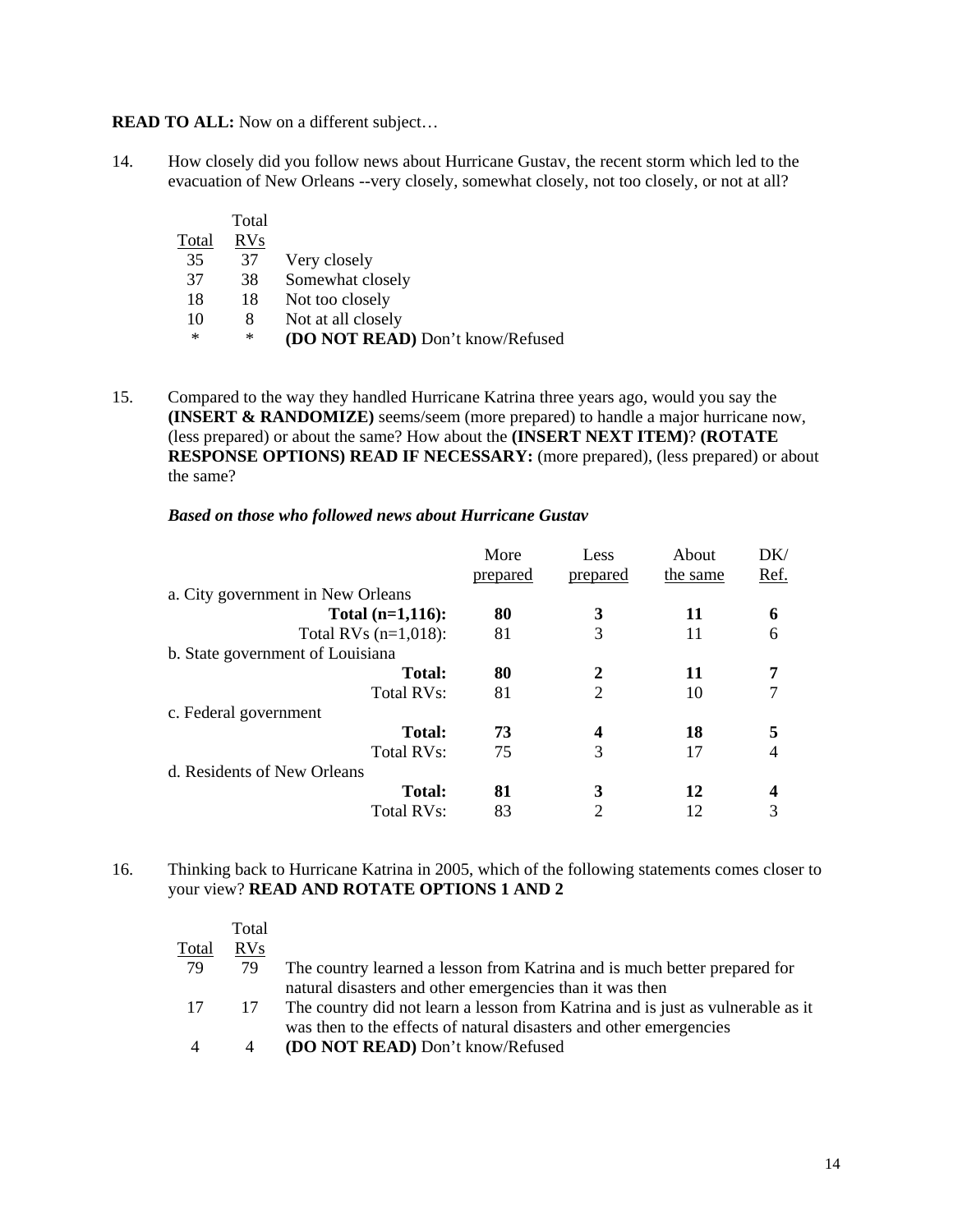17. As far as you know, does the city of New Orleans still face MAJOR challenges in its continuing process of recovering from Hurricane Katrina, MINOR challenges, or is it mostly recovered at this point?

|       | Total      |                                  |
|-------|------------|----------------------------------|
| Total | <b>RVs</b> |                                  |
| 75    | 77         | Major challenges                 |
| 15    | 14         | Minor challenges                 |
| 5     |            | Mostly recovered                 |
|       |            | (DO NOT READ) Don't know/Refused |

18. Do you think the federal government should do more to help New Orleans in its efforts to recover from Hurricane Katrina, or do you think the federal government has already done enough?

|       | Total      |                                  |
|-------|------------|----------------------------------|
| Total | <b>RVs</b> |                                  |
| 57    | 56.        | Should do more                   |
| 33    | 34         | Already done enough              |
| 10    | 10         | (DO NOT READ) Don't know/Refused |

D6. Are you currently married, living with a partner, widowed, divorced, separated, or have you never been married?

|       | Total      |                       |
|-------|------------|-----------------------|
| Total | <b>RVs</b> |                       |
| 59    | 61         | Married               |
| 5     | 5          | Living with a partner |
| 8     | 8          | Widowed               |
| 8     | 8          | Divorced              |
| 1     | 1          | Separated             |
| 17    | 15         | Never been married    |
| っ     |            | Undesignated          |
|       |            |                       |

D7. Are you, yourself, now covered by any form of health insurance or health plan or do you not have health insurance at this time? A health plan would include any private insurance plan through your employer or a plan that you purchased yourself, as well as a government program like Medicare or (Medicaid)? **USE VARIANT WORDING IN CALIFORNIA:** (Medi-Cal)

|       | Total      |                    |
|-------|------------|--------------------|
| Total | <b>RVs</b> |                    |
| 82    | 87         | Yes, insured       |
| 17    | 12         | No, not insured    |
|       | ∗          | Don't know/Refused |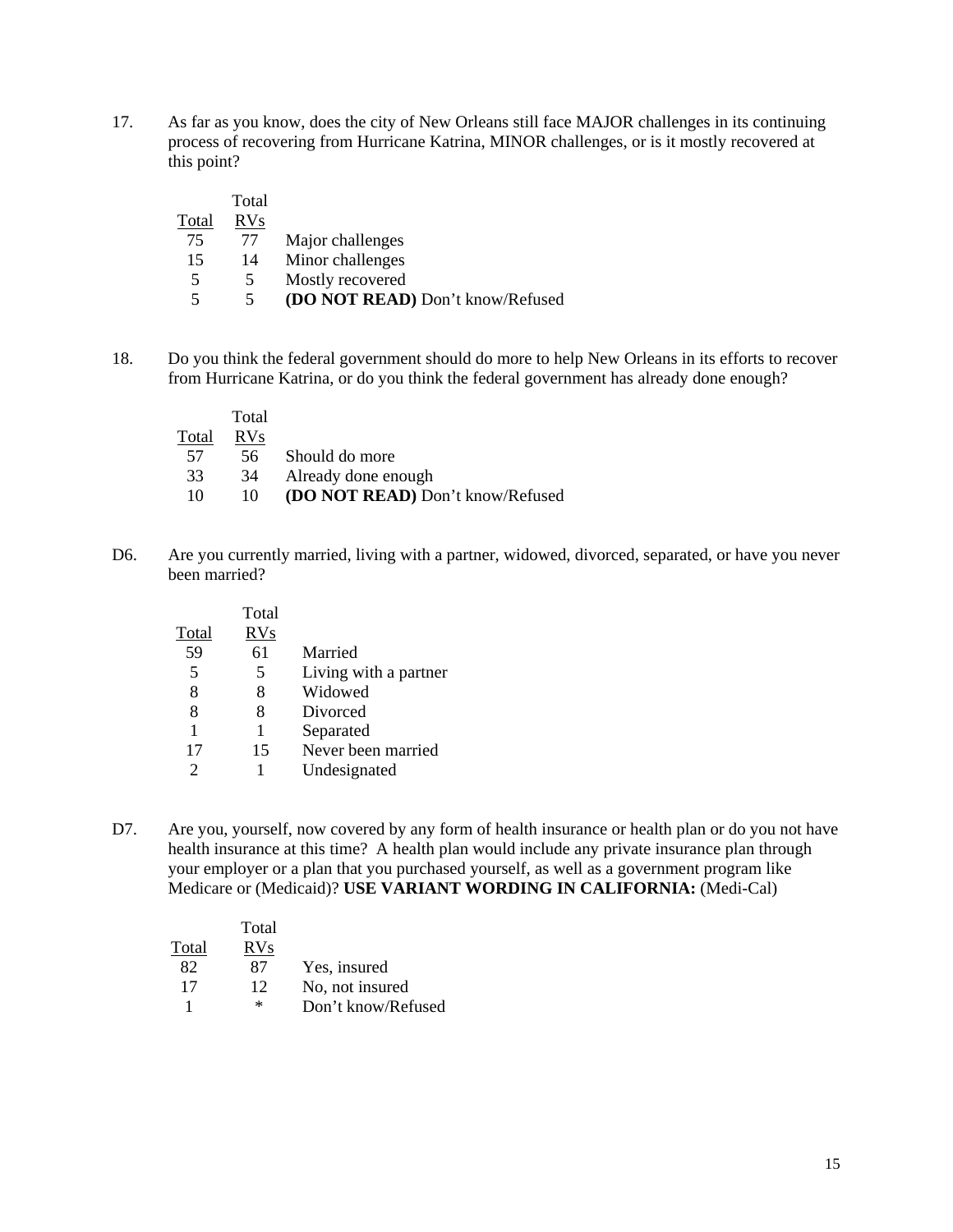D8. Which type of health insurance do you now have? Is it a plan through your employer, (IF D6=1: a plan through your spouse's employer,) a plan you purchased yourself, are you covered by Medicare, Medicaid (USE VARIANT WORDING IN CALIFORNIA: (Medi-Cal)), some other government program, or do you get your health insurance from somewhere else?

#### *Based on those who are insured*

|             | Total      |                                       |
|-------------|------------|---------------------------------------|
| Total       | <b>RVs</b> |                                       |
| 42          | 43         | A plan through your employer          |
| 15          | 16         | A plan through your spouse's employer |
| 9           | 10         | A plan you purchased yourself         |
| 20          | 20         | Medicare                              |
| 4           | 3          | Medicaid                              |
| 6           | 5          | Some other government program         |
| 3           | 3          | Get insurance from somewhere else     |
|             | $\ast$     | (DO NOT READ) Don't know/Refused      |
| $(n=1,057)$ |            |                                       |

D9. Are you NOW self-employed, working full-time for an employer, working part-time for an employer, are you retired, or are you not employed for pay?

|       | Total      |                                  |
|-------|------------|----------------------------------|
| Total | <b>RVs</b> |                                  |
| 11    | 12         | Self-employed                    |
| 37    | 38         | Full-time for an employer        |
| 9     | 8          | Part-time for an employer        |
| 22    | 24         | Retired                          |
| 12    | 9          | Not employed                     |
| 4     | 3          | (VOL.) Homemaker                 |
| 2     | 1          | (VOL.) Student                   |
| 3     | 3          | (VOL.) Disabled                  |
|       |            | (DO NOT READ) Don't know/Refused |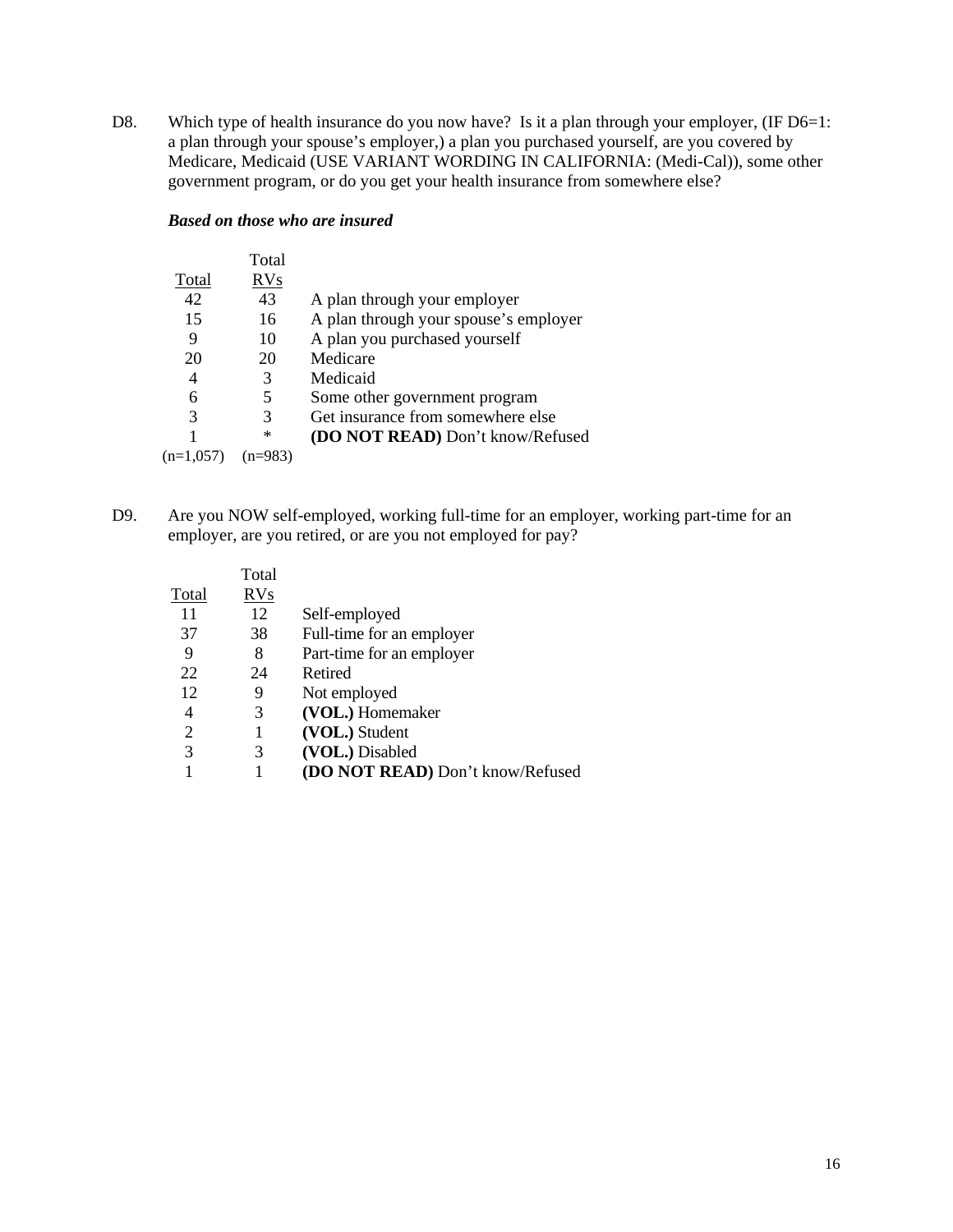19. Next, I'm going to read you a list of things that some people worry about and others do not. I'd like you to tell me how worried you are about each of the following things. (First/Next,) how worried are you about… **(INSERT – READ AND RANDOMIZE)?** (Are you very worried, somewhat worried, not too worried, or not at all worried?)

#### *Data based on Total Respondents*

|                                                                          | Very<br>Worried | Somewhat<br>Worried | Not too<br>Worried | Not at all<br><b>Worried</b> | DK/<br><u>Ref.</u> |
|--------------------------------------------------------------------------|-----------------|---------------------|--------------------|------------------------------|--------------------|
| a. Having to pay more for your health                                    | 34              | 33                  | 15                 | 17                           | $\mathbf{1}$       |
| care or health insurance<br>b. Not being able to afford the health       |                 |                     |                    |                              |                    |
| care services you think you need                                         | 28              | 28                  | 20                 | 24                           | $\mathbf{1}$       |
| c. The quality of health care services<br>you receive getting worse      | 24              | 28                  | 22                 | 26                           | $\mathbf{1}$       |
| d. Not being able to afford the<br>prescription drugs you need           | 27              | 22                  | 20                 | 31                           | $\ast$             |
| e. Being the victim of a violent crime                                   | 17              | 25                  | 30                 | 28                           | 1                  |
| f. Being the victim of a terrorist attack                                | 18              | 29                  | 25                 | 27                           | 1                  |
| g. Your income not keeping up with<br>rising prices                      | 41              | 32                  | 13                 | 13                           | 1                  |
| h. Losing your savings in the stock<br>market                            | 19              | 17                  | 18                 | 45                           | $\overline{2}$     |
| i. Not being able to pay your rent or<br>mortgage                        | 21              | 20                  | 21                 | 39                           | $\ast$             |
| Item J based on those who are                                            |                 |                     |                    |                              |                    |
| employed $(n=617)$                                                       |                 |                     |                    |                              |                    |
| j. Losing your job                                                       | 21              | 15                  | 23                 | 41                           | $\mathbf{1}$       |
| Item K based on those who are                                            |                 |                     |                    |                              |                    |
| employed and insured $(n=543)$                                           |                 |                     |                    |                              |                    |
| k. Having to stay in your current job                                    |                 |                     |                    |                              |                    |
| instead of taking a new job for fear of                                  | 16              | 14                  | 22                 | 47                           | $\mathbf{1}$       |
| losing health benefits                                                   |                 |                     |                    |                              |                    |
| Items L and M based on those who are                                     |                 |                     |                    |                              |                    |
| insured $(n=1,057)$                                                      |                 |                     |                    |                              |                    |
| 1. Losing your health insurance<br>coverage                              | 23              | 20                  | 22                 | 35                           | $\ast$             |
| m. Your HEALTH PLAN being more                                           |                 |                     |                    |                              |                    |
| concerned about saving money for the<br>plan than about what is the best | 24              | 33                  | 19                 | 23                           | 1                  |
| treatment for you                                                        |                 |                     |                    |                              |                    |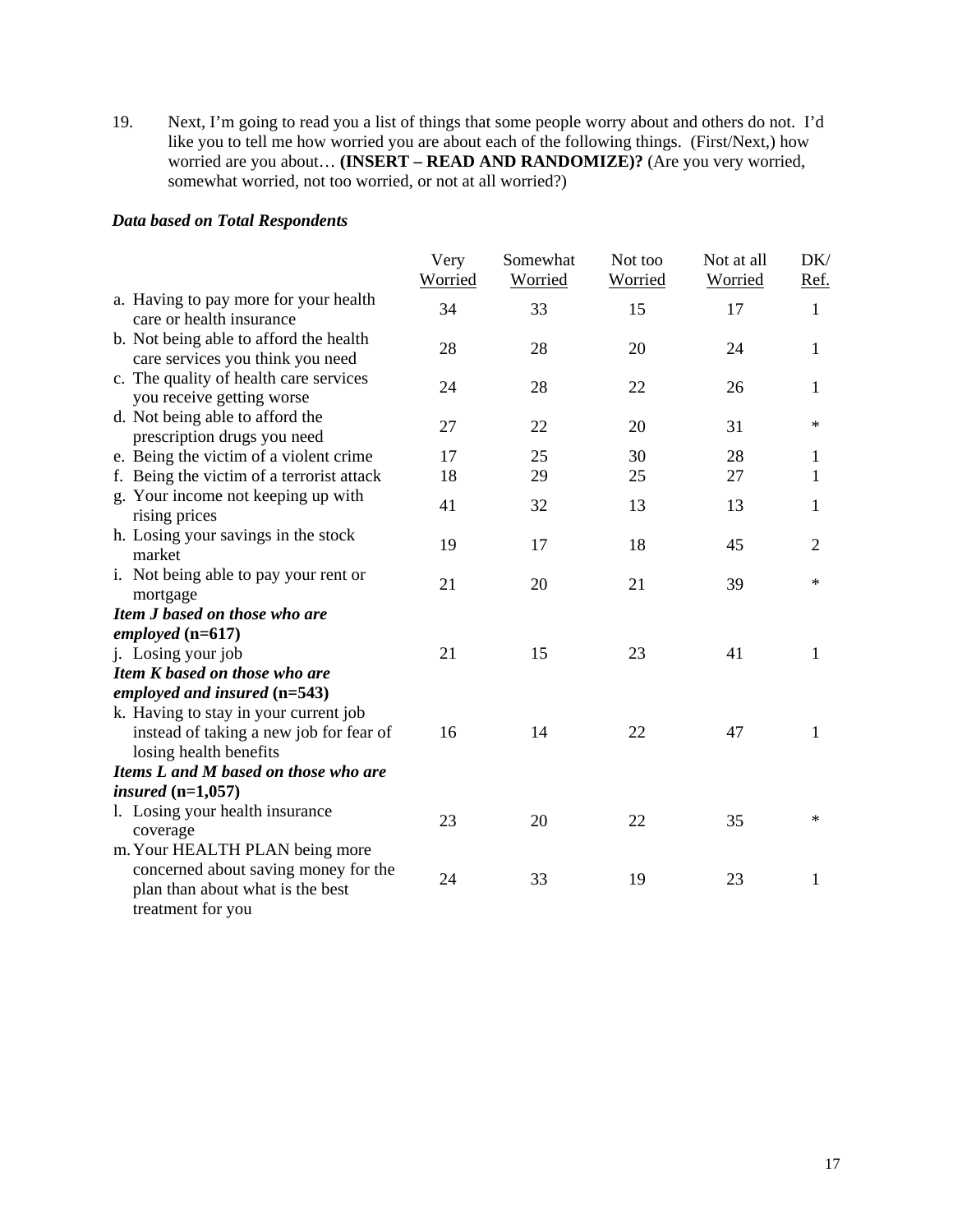# **DEMOGRAPHICS (ASK ALL):**

**(READ)** Finally, I have just a few questions we will use to describe the people who took part in our survey…

#### D1. **RECORD RESPONDENT'S SEX**

|       | Total      |        |
|-------|------------|--------|
| Total | <b>RVs</b> |        |
| 50    | 49         | Male   |
| 50    | 51         | Female |

- D2. In the past 12 months, how many times have you, yourself, done each of the following…**(READ AND RANDOMIZE)**?
	- a. Had a doctor's visit

|       | Total      |                    |
|-------|------------|--------------------|
| Total | <b>RVs</b> |                    |
| 17    | 16         | No doctor's visits |
| 15    | 15         | 1 time             |
| 17    | 18         | 2 times            |
| 22    | 23         | 3-4 times          |
| 21    | 21         | $5-12$ times       |
| 7     | 6          | 13 or more times   |
|       |            | Don't know/Refused |
|       |            |                    |

b. Had an overnight stay in a hospital

|       | Total      |                             |
|-------|------------|-----------------------------|
| Total | <b>RVs</b> |                             |
| 82    | 82         | No hospital overnight stays |
| 10    | 10         | 1 time                      |
| 7     |            | 2 or more times             |
|       |            | Don't know/Refused          |

c. Gone to a hospital emergency room for medical treatment

|       | Total |                          |
|-------|-------|--------------------------|
| Total | RVs   |                          |
| 67    | 67    | No emergency room visits |
| 19    | 19    | 1 time                   |
| 13    | 13    | 2 or more times          |
|       |       | Don't know/Refused       |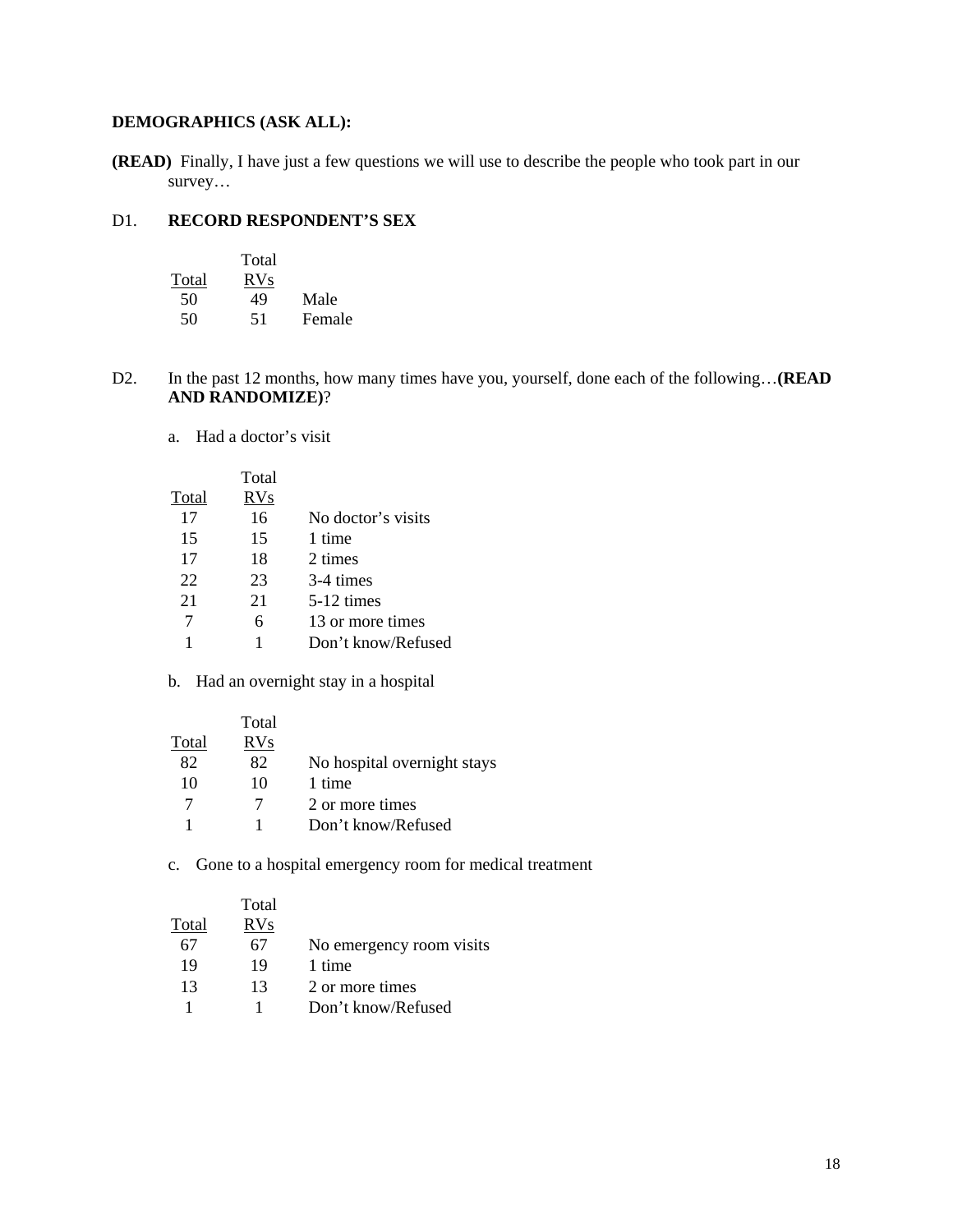D3. Are you, or is someone else in your household now receiving regular medical treatment or making regular doctor visits for any chronic health problem -- such as asthma, high blood pressure or cancer?

|       | Total      |                                         |
|-------|------------|-----------------------------------------|
| Total | <b>RVs</b> |                                         |
| -39   | 41         | Yes                                     |
| 60    | -59        | Nο                                      |
| ∗     | ∗          | <b>(DO NOT READ)</b> Don't know/Refused |

#### D4. What is your age? **(RECORD EXACT AGE AS TWO-DIGIT CODE.)**  $\frac{\ }{\ }$  years

|               | Total      |              |
|---------------|------------|--------------|
| Total         | <b>RVs</b> |              |
| 16            | 12         | 18-29        |
| 37            | 38         | $30-49$      |
| 27            | 29         | $50-64$      |
| 17            | 18         | 65 and older |
| $\mathcal{R}$ | 3          | Undesignated |

D5. In general, would you say your health is excellent, very good, good, only fair, or poor?

|       | Total      |                    |
|-------|------------|--------------------|
| Total | <b>RVs</b> |                    |
| 19    | 20         | Excellent          |
| 33    | 34         | Very good          |
| 32    | 31         | Good               |
| 12    | 11         | Only fair          |
|       |            | Poor               |
| *     | $^{\ast}$  | Don't know/Refused |

D10. Do you have a disability, handicap or chronic disease that keeps you from participating fully in work, housework, school or other activities?

|       | Total |                    |
|-------|-------|--------------------|
| Total | RVs   |                    |
| 16    | 17    | Yes                |
| 83    | 83    | Nο                 |
|       |       | Don't know/Refused |

D10a. Does any other adult in your household have a disability, handicap or chronic disease that keeps them from participating fully in work, housework, school or other activities?

|       | Total      |                    |
|-------|------------|--------------------|
| Total | <b>RVs</b> |                    |
| 14    | 14         | Yes                |
| 86    | 85         | Nο                 |
|       |            | Don't know/Refused |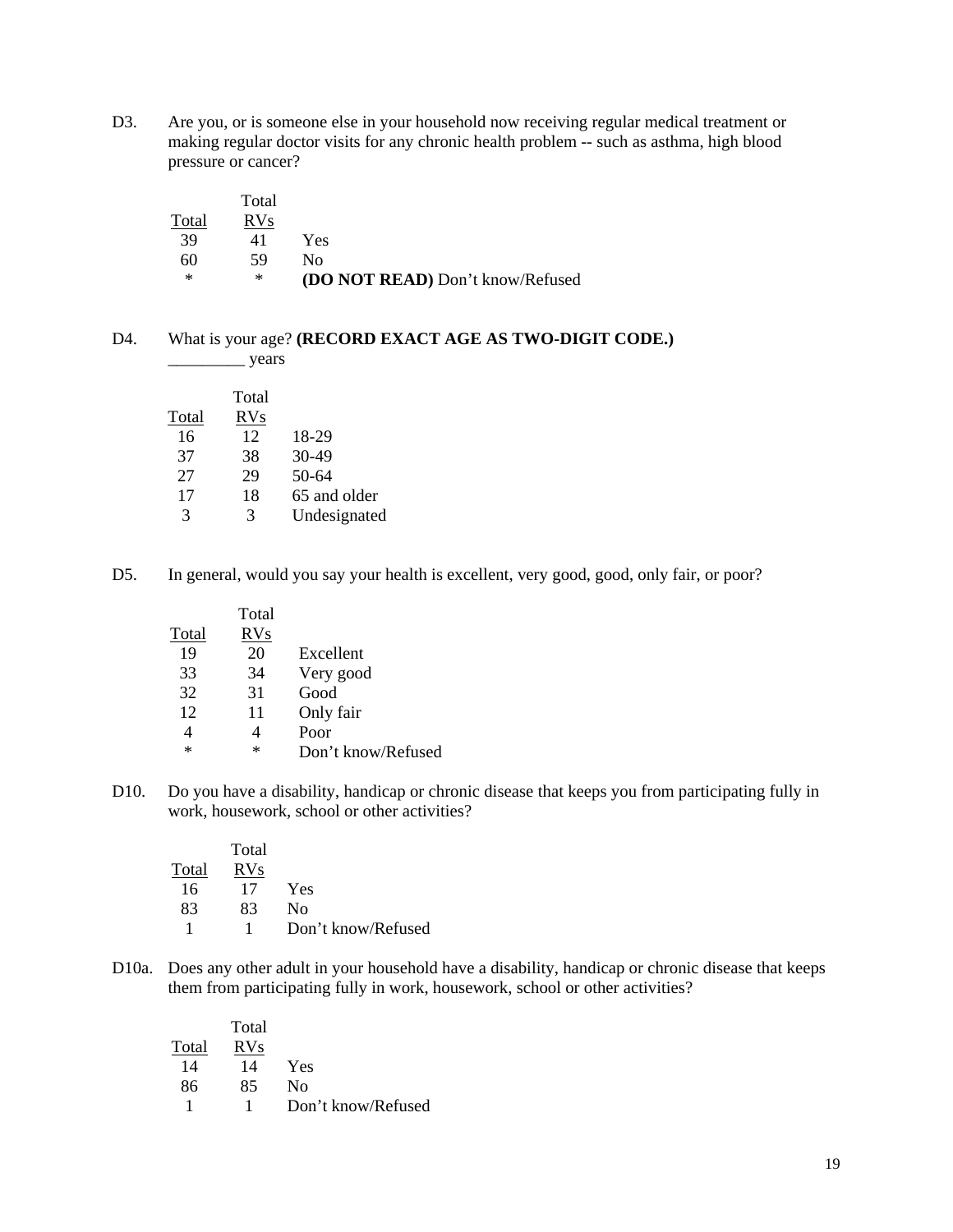D11. In politics today, do you consider yourself a [**ROTATE**: Republican, Democrat/ Democrat, Republican], an Independent, or what?

|       | Total      |                    |
|-------|------------|--------------------|
| Total | <b>RVs</b> |                    |
| 24    | 26         | Republican         |
| 38    | 39         | Democrat           |
| 28    | 28         | Independent        |
| 4     |            | Or what?           |
| 5     | 3          | Don't know/Refused |

- D11. In politics today, do you consider yourself a [**ROTATE**: Republican, Democrat/ Democrat, Republican], an Independent, or what?
- D11a. Do you LEAN more towards the [**ROTATE**: Republican Party or the Democratic Party/Democratic Party or the Republican Party]?

|       | Total      |                            |
|-------|------------|----------------------------|
| Total | <b>RVs</b> |                            |
| 35    | 38         | Republican/Lean Republican |
| 52    | 51         | Democrat/Lean Democratic   |
| 13    | 11         | Refused to Lean            |
|       |            |                            |

- D12. Some people are registered to vote and others are not. Are you currently registered to vote at your present address?
	- 85 Yes
	- 14 No
	- 1 Don't know/Refused
- D13. Would you say your views in most political matters are liberal, moderate or conservative?

| Total | Total<br>RVs |                    |
|-------|--------------|--------------------|
| 23    | 22           | Liberal            |
| 39    | 41           | Moderate           |
| 31    | 32           | Conservative       |
| 6     |              | Don't know/Refused |

D14. What is the LAST grade or class that you COMPLETED in school? **(DO NOT READ)** 

| Total          |                                                                                |
|----------------|--------------------------------------------------------------------------------|
| RVs            |                                                                                |
| $\overline{2}$ | None, or grade 1-8                                                             |
| 9              | High school incomplete (grades 9-11)                                           |
| 29             | High school graduate (grade 12 or GED certificate)                             |
| $\overline{4}$ | Technical, trade or vocational school AFTER high school                        |
| 24             | Some college, no four-year degree (includes associate degree)                  |
| 20             | College graduate (B.S., B.A., or other four-year degree)                       |
| 12             | Post-graduate or professional schooling after college (e.g., toward a Master's |
|                | degree or Ph.D; law or medical school)                                         |
|                | Refused                                                                        |
|                |                                                                                |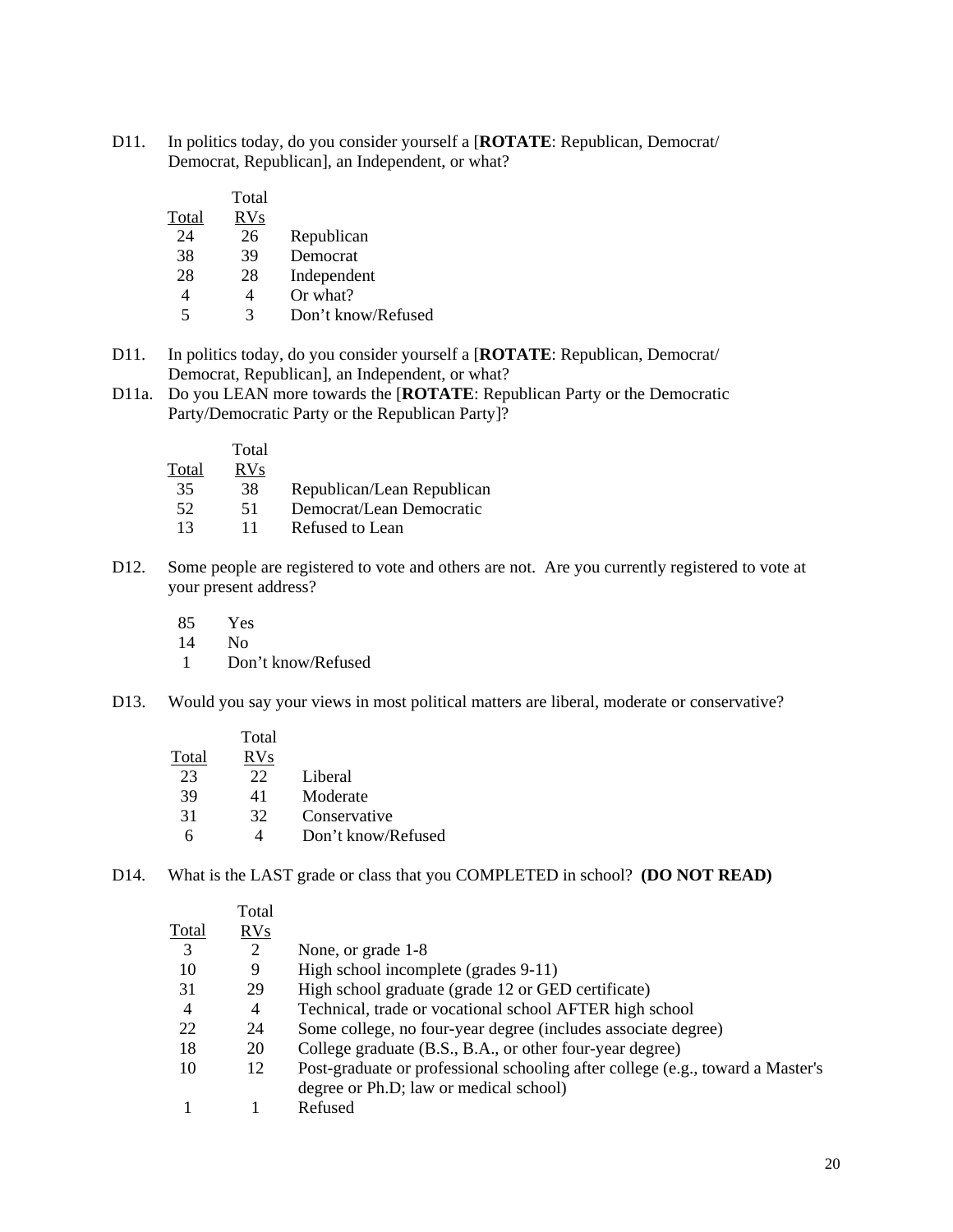D15. Do you have any children under age 18 living at home, or not?

|        | Total      |                    |
|--------|------------|--------------------|
| Total  | <b>RVs</b> |                    |
| 35     | 33         | Yes                |
| 65     | 67         | Nο                 |
| $\ast$ | $\ast$     | Don't know/Refused |

- D16. Are you, yourself, of Hispanic or Latino background, such as Mexican, Puerto Rican, Cuban, or some other Spanish background?
- D17. What is your race? Are you white, black, Asian or some other race? (**IF RESPONDENT SAYS HISPANIC ASK**: Do you consider yourself a white Hispanic or a black Hispanic?

|       | Total                 |                                  |
|-------|-----------------------|----------------------------------|
| Total | <b>RVs</b>            |                                  |
| 72    | 76                    | White, Non Hispanic              |
| 27    | 23                    | <b>Total Non-White</b>           |
| 10    | 10                    | <b>Black or African-American</b> |
| 12    | 9                     | Hispanic                         |
| 3     | 2                     | Asian                            |
| 2     | $\mathcal{D}_{\cdot}$ | Other or mixed race              |
|       |                       | Undesignated                     |
|       |                       |                                  |

D18. Last year -- that is, in 2007 -- what was your total family income from all sources, before taxes? Just stop me when I get to the right category. **(READ)** 

|       | Total      |                                   |
|-------|------------|-----------------------------------|
| Total | <b>RVs</b> |                                   |
| 15    | 13         | Less than $$20,000$               |
| 12    | 10         | \$20,000 to less than \$30,000    |
| 18    | 19         | \$30,000 to less than \$50,000    |
| 16    | 18         | \$50,000 to less than \$75,000    |
| 11    | 12         | \$75,000 to less than \$100,000   |
| 14    | 16         | \$100,000 or more                 |
| 13    | 12         | (DO NOT READ) Don't know /Refused |